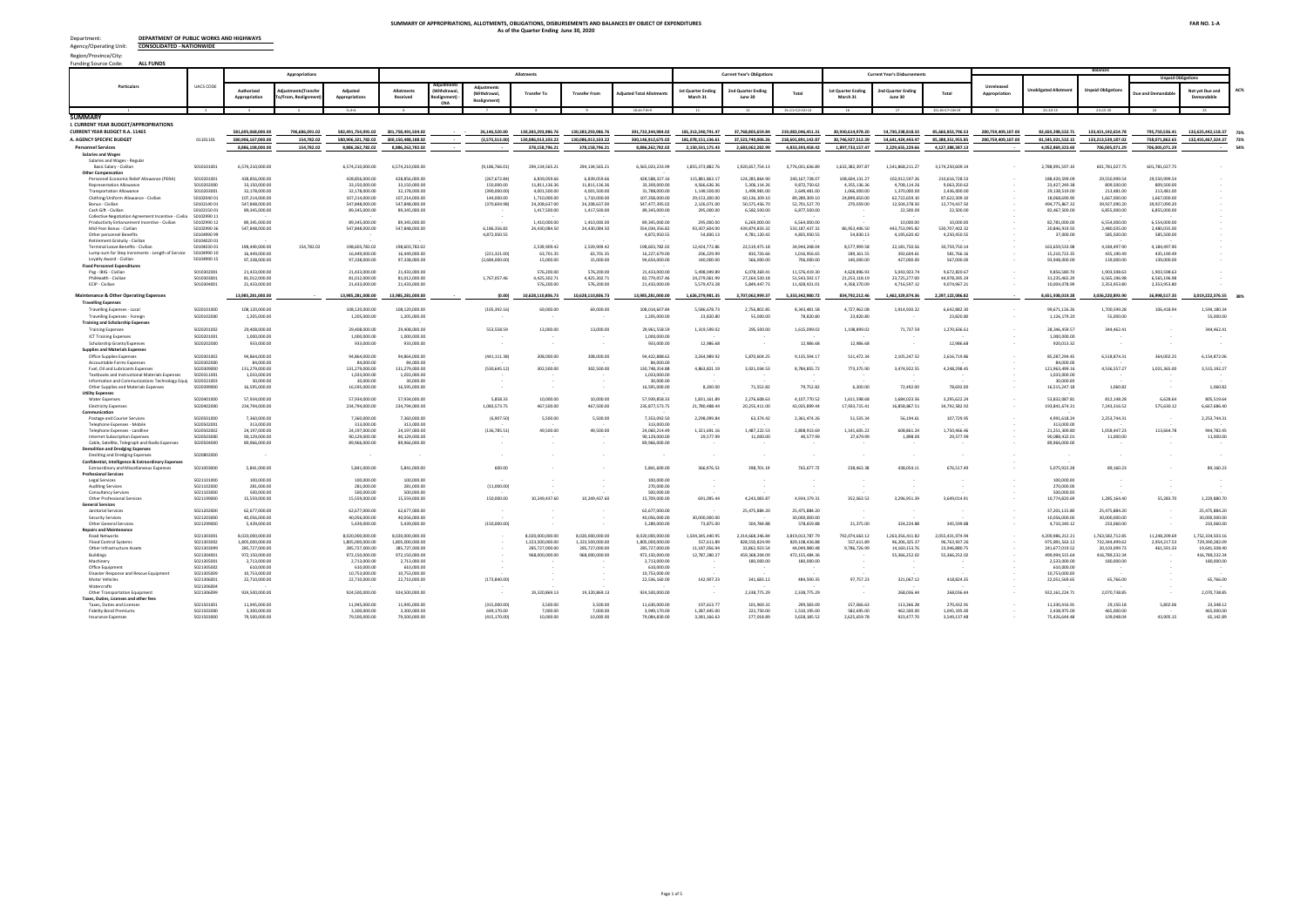In following-up, pls. cite DMS ref # 2020-BA-0070762

# REPUBLIC OF THE PHILIPPINES DEPARTMENT OF BUDGET AND MANAGEMENT

GENERAL SOLANO STREET, SAN MIGUEL, MANILA

### **ACKNOWLEDGEMENT RECEIPT**

The DEPARTMENT OF BUDGET AND MANAGEMENT hereby acknowledges the receipt of your letter/request which has been uploaded to the DBM-Document Management System and routed to the appropriate office/s with the following information:

| Sender:                                | <b>DPWH - PERSONAL DELIVERY</b>              |
|----------------------------------------|----------------------------------------------|
| Document Title:                        | DPWH-SUBMISSION OF BFARs AS OF JUNE 30, 2020 |
| Document Reference No: 2020-BA-0070762 |                                              |
| Date and Time<br>Uploaded:             | Monday, August 17, 2020 12:06:13 PM          |
| <b>Uploaded By:</b>                    | <b>RECEIVING EDUARD</b>                      |
| Routed To:                             | <b>BMB-A Christine P. Santos</b>             |
|                                        | CC:                                          |
| Total no of pages<br>received:         | 1 copy and 192 pages                         |

The determination of the completeness of the documentary requirements submitted, if any, is subject to the evaluation of the technical person in charge.

This receipt is system generated and does not require signature.

Received by:



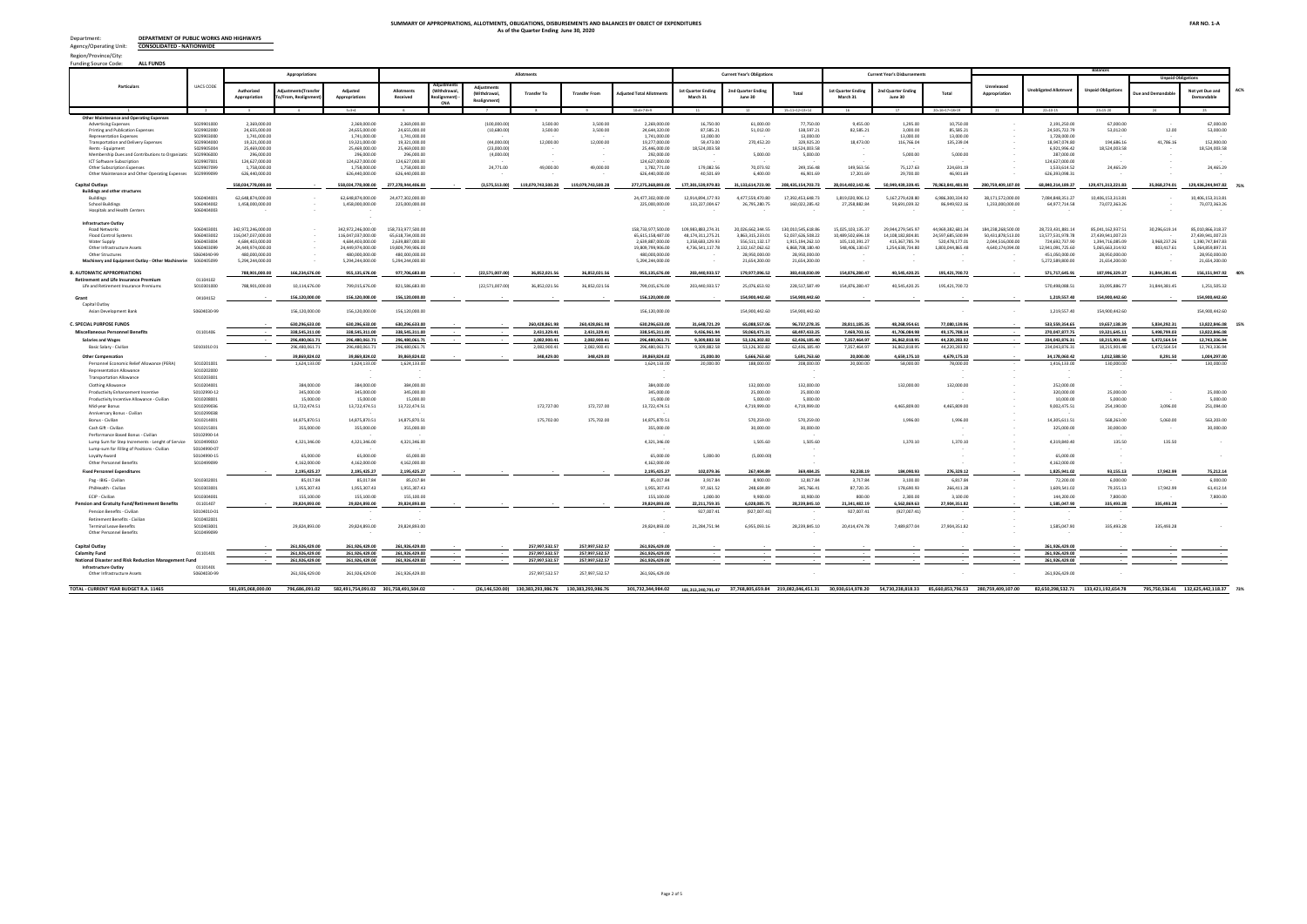

Republic of the Philippines DEPARTMENT OF PUBLIC WORKS AND HIGHWAYS **CENTRAL OFFICE** 

Manila

August 13, 2020

#### **Secretary WENDEL E. AVISADO**

Department of Budget and Management Boncodin Hall, Gen. Solano St., San Miquel, Manila

#### **ATTENTION: Director MARIA GRACE M. DE LOS SANTOS** OIC, Budget and Management Bureau-A

Dear Secretary Avisado:

We respectfully submit the following Financial Accountability Reports (FARs) of the Department of Public Works and Highways - Consolidated Nationwide as of June 30, 2020.

- FAR No. 1 Statement of Appropriations, Allotments, Obligations, Disbursements and Balances (SAAODB)
- FAR No. 1-A Summary of Appropriations, Allotments, Obligations, Disbursements and Balances (SAAODB)
- FAR No. 1-B List of Allotments and Sub-Allotments (LASA)

Please acknowledge receipt hereof.

Very truly yours,

Pronchima ARDELIZA'R, MEDENILLA, MNSA, CESO I **Undersecretary for Support Services**  $\overline{\mathcal{N}}$ 8.1.1 MDA/GEC

| <b>BUDGET DIVISION.</b> CENAS |
|-------------------------------|
| Prepared by:<br>Reviewed by:  |
| Data Enceder:<br>Posted by:   |
|                               |
| Chief Budget Division         |
|                               |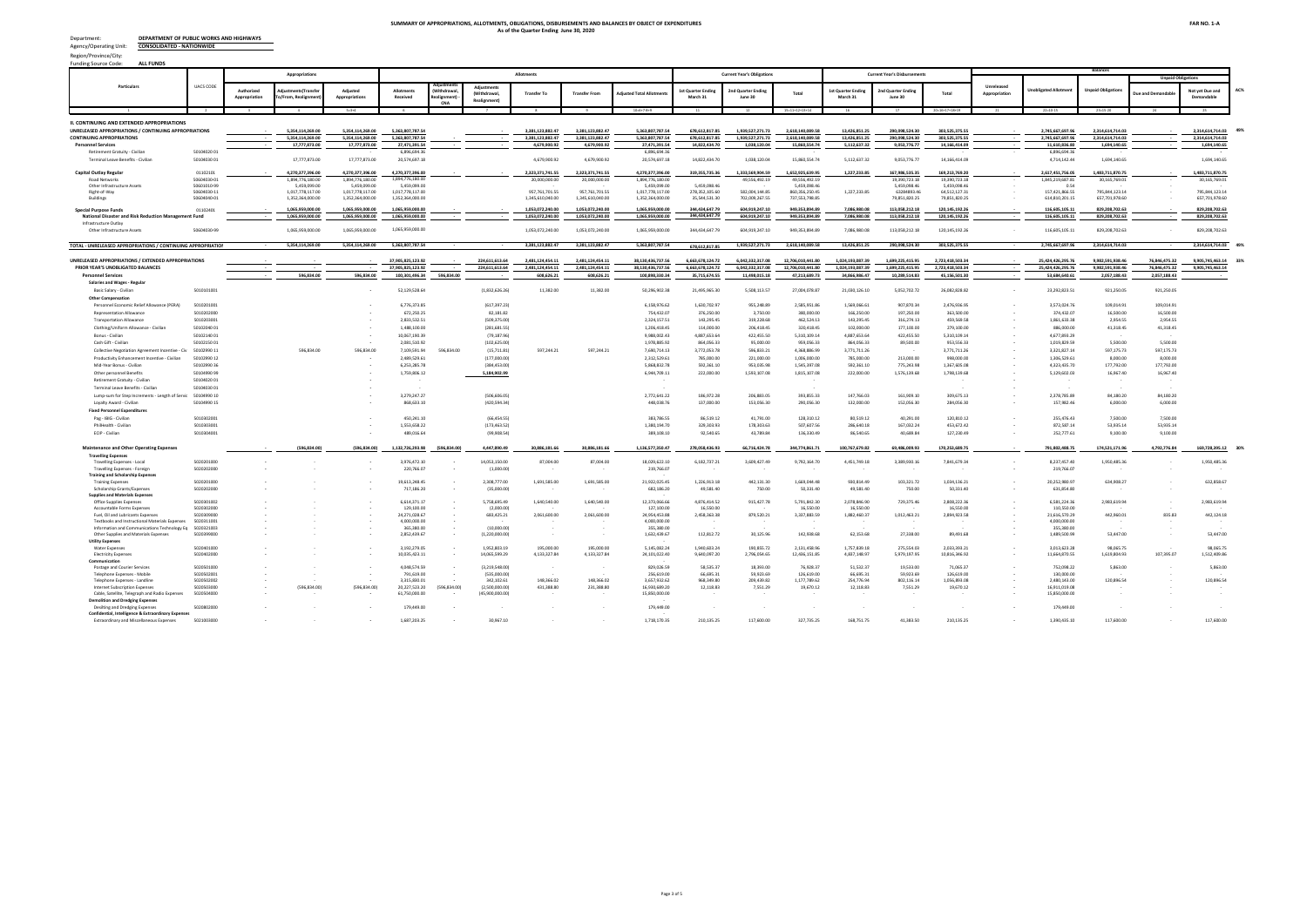| <b>ALL FUNDS</b><br><b>Funding Source Code:</b>                           |                           |                                  |                                          |                                  |                                  |                                 |                              |                               |                               |                                 |                                       |                                   |                                |                                       |                                      |                                |                             |                                 |                               |                               |                               |            |
|---------------------------------------------------------------------------|---------------------------|----------------------------------|------------------------------------------|----------------------------------|----------------------------------|---------------------------------|------------------------------|-------------------------------|-------------------------------|---------------------------------|---------------------------------------|-----------------------------------|--------------------------------|---------------------------------------|--------------------------------------|--------------------------------|-----------------------------|---------------------------------|-------------------------------|-------------------------------|-------------------------------|------------|
|                                                                           |                           |                                  | Appropriations                           |                                  |                                  |                                 |                              | <b>Allotments</b>             |                               |                                 |                                       | <b>Current Year's Obligations</b> |                                |                                       | <b>Current Year's Disbursement:</b>  |                                |                             |                                 | <b>Balances</b>               |                               |                               |            |
|                                                                           |                           |                                  |                                          |                                  |                                  |                                 |                              |                               |                               |                                 |                                       |                                   |                                |                                       |                                      |                                |                             |                                 |                               |                               | <b>Unpaid Obligations</b>     |            |
| Particulars                                                               | <b>UACS CODE</b>          | Authorizec<br>Appropriation      | diustments(Transfe<br>o/From, Realignmer | Adiusted<br>Appropriations       | Allotment<br><b>Received</b>     | Withdrawa<br>Realignment<br>CNA | (Withdrawal<br>Realignment   | <b>Transfer To</b>            | <b>Transfer From</b>          | djusted Total Allotmer          | <b>1st Quarter Ending</b><br>March 31 | 2nd Quarter Ending<br>June 30     | Total                          | <b>1st Quarter Ending</b><br>March 31 | <b>2nd Quarter Ending</b><br>June 30 | Total                          | Unreleased<br>Appropriation | <b>Jnobligated Allotmer</b>     | <b>Unpaid Obligation</b>      | ue and Der                    | Not yet Due and<br>Demandable | <b>AC%</b> |
|                                                                           |                           |                                  |                                          | $5 = 3 + 4$                      |                                  |                                 |                              |                               |                               | $10=6+7-8+9$                    |                                       |                                   | $15 = 11 + 12 + 13 + 14$       |                                       |                                      | $20=16+17+18+19$               |                             | $22 = 10 - 15$                  | $23 = 15 - 20$                |                               |                               |            |
| <b>SUMMARY</b>                                                            |                           |                                  |                                          |                                  |                                  |                                 |                              |                               |                               |                                 |                                       |                                   |                                |                                       |                                      |                                |                             |                                 |                               |                               |                               |            |
| I. CURRENT YEAR BUDGET/APPROPRIATIONS                                     |                           |                                  |                                          |                                  |                                  |                                 |                              |                               |                               |                                 |                                       |                                   |                                |                                       |                                      |                                |                             |                                 |                               |                               |                               |            |
| <b>CURRENT YEAR BUDGET R.A. 11465</b>                                     |                           | 581.695.068.000.00               | 796.686.091.02                           | 582,491,754,091.02               | 301,758,491,504.02               |                                 | 26.146,520.00                | 130,383,293,986.76            | 130,383,293,986.76            | 301,732,344,984.02              | 181,313,240,791.47                    | 37.768.805.659.84                 | 219,082,046,451.31             | 30,930,614,978.20                     | 54.730.238.818.33                    | 85,660,853,796.53              | 280,759,409,107.00          | 82,650,298,532.71               | 133,421,192,654.78            | 795,750,536.41                | 132.625.442.118.37            | 73%        |
| A. AGENCY SPECIFIC BUDGET                                                 | 01101101                  | 580.906.167.000.00               | 154.782.02                               | 580.906.321.782.02               | 300.150.488.188.02               |                                 | (3,575,513.00)               | 130.086.013.103.22            | 130.086.013.103.22            | 300.146.912.675.02              | 181.078.151.136.61                    | 37.523.740.006.26                 | 218.601.891.142.87             | 30.746.927.512.39                     | 54.641.424.443.47                    | 85.388.351.955.85              | 280.759.409.107.00          | 81.545.021.532.15               | 133.213.539.187.02            | 758.071.862.65                | 132.455.467.324.37            | 73%<br>54% |
| <b>Personnel Services</b><br><b>Salaries and Wages</b>                    |                           | 8.886.108.000.00                 | 154,782.02                               | 8,886,262,782.02                 | 8,886,262,782.02                 |                                 |                              | 378.158.796.21                | 378,158,796.21                | 8,886,262,782.02                | 2,150,331,175.43                      | 2,683,062,282.99                  | 4,833,393,458.42               | 1,897,733,157.47                      | 2,229,655,229.66                     | 4,127,388,387.13               |                             | 4.052.869.323.60                | 706,005,071.29                | 706,005,071.29                |                               |            |
| Salaries and Wages - Regula                                               |                           |                                  |                                          |                                  |                                  |                                 |                              |                               |                               |                                 |                                       |                                   |                                |                                       |                                      |                                |                             |                                 |                               |                               |                               |            |
| Basic Salary - Civilian                                                   | 5010101001                | 6,574,210,000.00                 |                                          | 6,574,210,000.00                 | 6,574,210,000.00                 |                                 | (9, 186, 766.01)             | 294,134,565.21                | 294,134,565.21                | 6,565,023,233.99                | 1,855,373,882.76                      | 1,920,657,754.13                  | 3,776,031,636.89               | 1,632,382,397.87                      | 1,541,868,211.2                      | 3,174,250,609.14               |                             | 2,788,991,597.10                | 601,781,027.75                | 601,781,027.75                |                               |            |
| <b>Other Compensation</b><br>Personnel Economic Relief Allowance (PERA)   | 5010201001                | 428.856.000.00                   |                                          | 428.856.000.00                   | 428.856.000.00                   |                                 | (267.672.84)                 | 6.839.059.66                  | 6.839.059.66                  | 428.588.327.16                  | 115.881.863.17                        | 124.285.864.90                    | 240.167.728.07                 | 108.604.131.27                        | 102.012.597.26                       | 210.616.728.53                 |                             | 188.420.599.09                  | 29.550.999.54                 | 29.550.999.54                 |                               |            |
| Representation Allowano                                                   | 5010202000                | 33,150,000.00                    |                                          | 33,150,000.00                    | 33,150,000.00                    |                                 | 150,000.00                   | 11,811,136.36                 | 11,811,136.36                 | 33,300,000.00                   | 4,566,636.36                          | 5,306,114.26                      | 9,872,750.62                   | 4,355,136.36                          | 4,708,114.26                         | 9,063,250.62                   |                             | 23,427,249.38                   | 809,500.00                    | 809,500.00                    |                               |            |
| <b>Transportation Allowance</b>                                           | 5010203001                | 32,178,000.00                    |                                          | 32,178,000.00                    | 32,178,000.00                    |                                 | (390,000.00)                 | 4,001,500.00                  | 4,001,500.00                  | 31,788,000.00                   | 1,149,500.00                          | 1,499,981.00                      | 2,649,481.00                   | 1,066,000.00                          | 1,370,000.00                         | 2,436,000.00                   |                             | 29,138,519.00                   | 213,481.00                    | 213,481.00                    |                               |            |
| Clothing/Uniform Allowance - Civilian                                     | 50102040.01<br>5010214001 | 107.214.000.00<br>547.848.000.00 |                                          | 107.214.000.00<br>547.848.000.00 | 107.214.000.00<br>547.848.000.00 |                                 | 144,000.00                   | 1.710.000.00                  | 1.710.000.00                  | 107.358.000.00                  | 29.153.200.00                         | 60.136.109.10                     | 89.289.309.10<br>52.701.527.70 | 24.899.650.00                         | 62.722.659.10                        | 87.622.309.10                  |                             | 18.068.690.90                   | 1.667.000.00                  | 1.667.000.00                  |                               |            |
| Bonus - Civilian<br>Cash Gift - Civilian                                  | 5010215001                | 89,345,000.00                    |                                          | 89,345,000.00                    | 89.345.000.00                    |                                 | (370, 604.98)                | 24,208,637.00<br>1,417,500.00 | 24,208,637.00<br>1,417,500.00 | 547,477,395.02<br>89.345.000.00 | 2,126,071.00<br>295,000.00            | 50,575,456.70<br>6,582,500.00     | 6.877.500.00                   | 270,059.00                            | 12,504,378.50<br>22,500.00           | 12,774,437.50<br>22,500.00     |                             | 494,775,867.32<br>82.467.500.00 | 39,927,090.20<br>6,855,000.00 | 39,927,090.20<br>6,855,000.00 |                               |            |
| Collective Negotiation Agreement Incentive - Civilia                      | 50102990 11               |                                  |                                          |                                  |                                  |                                 |                              |                               |                               |                                 |                                       |                                   |                                |                                       |                                      |                                |                             |                                 |                               |                               |                               |            |
| Productivity Enhancement Incentive - Civilian                             | 50102990.12               | 89.345.000.00                    |                                          | 89 345 000 00                    | 89 345 000 00                    |                                 |                              | 1.410.000.00                  | 1.410.000.00                  | 89.345.000.00                   | 295,000.00                            | 6.269.000.00                      | 6.564.000.00                   |                                       | 10,000.00                            | 10.000.00                      |                             | 82.781.000.00                   | 6.554.000.00                  | 6.554.000.00                  |                               |            |
| Mid-Year Bonus - Civiliar<br>Other personnel Benefits                     | 5010299036<br>5010499099  | 547.848.000.00                   |                                          | 547,848,000.00                   | 547.848.000.00                   |                                 | 6,186,356.82<br>4.872.950.55 | 24.430.084.50                 | 24.430.084.50                 | 554.034.356.82<br>4.872.950.55  | 93.307.604.00<br>54,830.13            | 439.879.833.32<br>4.781.120.42    | 533.187.437.32<br>4.835.950.55 | 86.953.406.50<br>54,830.13            | 143.753.995.82<br>4.195.620.42       | 530.707.402.32<br>4.250.450.55 |                             | 20.846.919.50<br>37,000.00      | 2.480.035.00<br>585,500.00    | 2.480.035.00<br>585,500.00    |                               |            |
| Retirement Gratuity - Civilian                                            | 50104020.01               |                                  |                                          |                                  |                                  |                                 |                              |                               |                               |                                 |                                       |                                   |                                |                                       |                                      |                                |                             |                                 |                               |                               |                               |            |
| Terminal Leave Benefits - Civiliar                                        | 5010403001                | 198,449,000.00                   | 154,782.02                               | 198,603,782.02                   | 198,603,782.02                   |                                 |                              | 2,539,909.42                  | 2,539,909.42                  | 198,603,782.02                  | 12,424,772.86                         | 22,519,475.18                     | 34,944,248.04                  | 8,577,999.58                          | 22,181,750.56                        | 30,759,750.14                  |                             | 163,659,533.98                  | 4,184,497.90                  | 4,184,497.90                  |                               |            |
| Lump-sum for Step Increments - Length of Service                          | 50104990 10               | 16,449,000.00                    |                                          | 16,449,000.00                    | 16,449,000.00                    |                                 | (221, 321.00)                | 63.701.35                     | 63,701.35                     | 16,227,679.00                   | 206.229.99                            | 810.726.66                        | 1.016.956.65                   | 189.161.55                            | 392.604.61                           | 581.766.16                     |                             | 15,210,722.35                   | 435.190.49                    | 435.190.49                    |                               |            |
| Lovalty Award - Civilian<br><b>Fixed Personnel Expenditures</b>           | 5010499015                | 97.338.000.00                    |                                          | 97.338.000.00                    | 97.338.000.00                    |                                 | (2.684,000,00)               | 15.000.00                     | 15,000.00                     | 94.654.000.00                   | 140,000.00                            | 566,000.00                        | 706,000.00                     | 140,000.00                            | 427,000.00                           | 567,000.00                     |                             | 93.948.000.00                   | 139,000.00                    | 139,000.00                    |                               |            |
| Pag - IBIG - Civilian                                                     | 5010302001                | 21.433.000.00                    |                                          | 21.433.000.00                    | 21.433.000.00                    |                                 |                              | 576,200.00                    | 576,200.00                    | 21.433.000.00                   | 5.498.049.89                          | 6.078.369.41                      | 11.576.419.30                  | 4.628.896.93                          | 5.043.923.74                         | 9.672.820.67                   |                             | 9.856.580.70                    | 1.903.598.63                  | 1.903.598.63                  |                               |            |
| PhilHealth - Civilian                                                     | 5010303001                | 81.012.000.00                    |                                          | 81.012.000.00                    | 81.012.000.00                    |                                 | 1.767.057.46                 | 4,425,302.71                  | 4,425,302.71                  | 82,779,057.46                   | 24.279.061.99                         | 27,264,530.18                     | 51.543.592.17                  | 21,253,118.19                         | 23,725,277.00                        | 44.978.395.19                  |                             | 31,235,465.29                   | 6.565.196.98                  | 6.565.196.98                  |                               |            |
| ECIP - Civilian                                                           | 5010304001                | 21.433.000.00                    |                                          | 21.433.000.00                    | 21.433.000.00                    |                                 |                              | 576.200.00                    | 576,200.00                    | 21.433.000.00                   | 5.579.473.28                          | 5.849.447.73                      | 11.428.921.01                  | 4.358.370.09                          | 4.716.597.12                         | 9.074.967.21                   |                             | 10.004.078.99                   | 2.353.953.80                  | 2.353.953.80                  |                               |            |
| <b>Maintenance &amp; Other Operating Expenses</b>                         |                           | 13,985,281,000.00                |                                          | 13,985,281,000.00                | 3,985,281,000.00                 |                                 | (0.00)                       | 10,628,110,806.73             | 0,628,110,806.73              | 13,985,281,000.00               | 1,626,279,981.35                      | 3,707,062,999.3                   | 5,333,342,980.72               | 834,792,212.46                        | 1,462,329,874.36                     | 2,297,122,086.82               |                             | 8,651,938,019.28                | 3,036,220,893.90              | 16,998,517.35                 | 3,019,222,376.55              | 389        |
| <b>Travelling Expenses</b>                                                |                           |                                  |                                          |                                  |                                  |                                 |                              |                               |                               |                                 |                                       |                                   |                                |                                       |                                      |                                |                             |                                 |                               |                               |                               |            |
| <b>Travelling Expenses - Local</b>                                        | 5020101000                | 108.120.000.00                   |                                          | 108.120.000.00                   | 108.120.000.00                   |                                 | (105.392.16)                 | 69,000.00                     | 69,000,00                     | 108.014.607.84                  | 5.586.678.73                          | 2.756.802.85                      | 8.343.481.58                   | 4.727.962.08                          | 1.914.920.22                         | 6.642.882.30                   |                             | 99.671.126.26                   | 1.700.599.28                  | 106.418.94                    | 1.594.180.34                  |            |
| <b>Travelling Expenses - Foreign</b>                                      | 5020102000                | 1,205,000.00                     |                                          | 1,205,000.00                     | 1,205,000.00                     |                                 |                              |                               |                               | 1,205,000.00                    | 23,820.80                             | 55,000.00                         | 78,820.80                      | 23,820.80                             |                                      | 23,820.80                      |                             | 1,126,179.20                    | 55,000.00                     |                               | 55,000.00                     |            |
| <b>Training and Scholarship Expenses</b><br><b>Training Expenses</b>      | 5020201002                | 29,408,000.00                    |                                          | 29,408,000.00                    | 29,408,000.00                    |                                 | 553,558.59                   | 13,000.00                     | 13,000.00                     | 29,961,558.59                   | 1,319,599.02                          | 295,500.00                        | 1,615,099.02                   | 1,198,899.02                          | 71,737.59                            | 1,270,636.61                   |                             | 28,346,459.57                   | 344,462.41                    |                               | 344,462.41                    |            |
| <b>ICT Training Expenses</b>                                              | 5020201001                | 1.000.000.00                     |                                          | 1.000.000.00                     | 1.000.000.00                     |                                 |                              |                               |                               | 1,000,000,00                    |                                       |                                   |                                |                                       |                                      |                                |                             | 1.000.000.00                    |                               |                               |                               |            |
| Scholarshin Grants/Expenser                                               | 5020202000                | 933,000.00                       |                                          | 933,000.00                       | 933,000.00                       |                                 |                              |                               |                               | 933,000.00                      | 12.986.68                             |                                   | 12.986.68                      | 12.986.68                             |                                      | 12.986.68                      |                             | 920.013.32                      |                               |                               |                               |            |
| <b>Supplies and Materials Expense</b>                                     |                           |                                  |                                          |                                  |                                  |                                 |                              |                               |                               |                                 |                                       |                                   |                                |                                       |                                      |                                |                             |                                 |                               |                               |                               |            |
| Office Supplies Expenses                                                  | 5020301002                | 94.864.000.00                    |                                          | 94.864.000.00                    | 94.864.000.00                    |                                 | (441.111.38)                 | 308,000.00                    | 308,000.00                    | 94.422.888.62                   | 3.264.989.92                          | 5.870.604.25                      | 9.135.594.17                   | 511.472.34                            | 2.105.247.52                         | 2.616.719.86                   |                             | 85.287.294.45                   | 6.518.874.31                  | 364.002.25                    | 6.154.872.06                  |            |
| Accountable Forms Expense<br>Fuel, Oil and Lubricants Expenses            | 5020302000<br>5020309000  | 84,000.00<br>131,279,000.00      |                                          | 84,000.00<br>131,279,000.00      | 84,000,00<br>131,279,000.00      |                                 | (530, 645.12)                | 302,500.00                    | 302,500.00                    | 84,000.00<br>130,748,354.88     | 4,863,821.19                          | 3,921,034.53                      | 8,784,855.72                   | 773,375.90                            | 3,474,922.55                         | 4,248,298.45                   |                             | 84,000.00<br>121,963,499.16     | 4,536,557.27                  | 1,021,365.00                  | 3,515,192.27                  |            |
| Textbooks and Instructional Materials Expenses                            | 5020311001                | 1.033.000.00                     |                                          | 1.033.000.00                     | 1.033.000.00                     |                                 |                              |                               |                               | 1.033.000.00                    |                                       |                                   |                                |                                       |                                      |                                |                             | 1.033.000.00                    |                               |                               |                               |            |
| Information and Communications Technology Equi                            | 5020321003                | 30,000,00                        |                                          | 30,000,00                        | 30,000,00                        |                                 |                              |                               |                               | 30,000,00                       |                                       |                                   |                                |                                       |                                      |                                |                             | 30,000,00                       |                               |                               |                               |            |
| Other Supplies and Materials Expenses                                     | 5020399000                | 16,595,000.00                    |                                          | 16,595,000.00                    | 16.595.000.00                    |                                 |                              |                               |                               | 16,595,000.00                   | 8,200.00                              | 71,552.82                         | 79.752.82                      | 6,200.00                              | 72,492.00                            | 78,692.00                      |                             | 16,515,247.18                   | 1.060.82                      |                               | 1.060.82                      |            |
| <b>Utility Expenses</b><br>Water Expense:                                 | 5020401000                | 57.934.000.00                    |                                          | 57.934.000.00                    | 57.934.000.00                    |                                 | 5.858.33                     | 10,000.00                     | 10,000.00                     | 57.939.858.33                   | 1.831.161.89                          | 2.276.608.63                      | 4.107.770.52                   | 1.611.598.68                          | 1.684.023.56                         | 3.295.622.24                   |                             | 53.832.087.81                   | 812.148.28                    | 6.628.64                      | 805.519.64                    |            |
| <b>Electricity Expenses</b>                                               | 5020402000                | 234.794.000.00                   |                                          | 234.794.000.00                   | 234.794.000.00                   |                                 | 1.083.573.75                 | 467.500.00                    | 467.500.00                    | 235.877.573.75                  | 21,780,488,44                         | 20.255.411.00                     | 42.035.899.44                  | 17.933.715.41                         | 16,858,867.51                        | 34.792.582.92                  |                             | 193.841.674.31                  | 7.243.316.52                  | 575.630.12                    | 6.667.686.40                  |            |
| Communication                                                             |                           |                                  |                                          |                                  |                                  |                                 |                              |                               |                               |                                 |                                       |                                   |                                |                                       |                                      |                                |                             |                                 |                               |                               |                               |            |
| Postage and Courier Services<br>Telephone Expenses - Mobile               | 5020501000<br>5020502001  | 7.360,000.00<br>313,000.00       |                                          | 7.360.000.00<br>313,000.00       | 7.360.000.00<br>313,000.00       |                                 | (6,907.50)                   | 5,500.00                      | 5,500.00                      | 7.353.092.50<br>313,000.00      | 2,298,099.84                          | 63,374.42                         | 2.361.474.26                   | 51,535.34                             | 56,194.61                            | 107,729.95                     |                             | 4.991.618.24<br>313,000.00      | 2,253,744.31                  |                               | 2,253,744.31                  |            |
| Telephone Expenses - Landline                                             | 5020502002                | 24,197,000.00                    |                                          | 24,197,000.00                    | 24,197,000.00                    |                                 | (136, 785.51)                | 49,500.00                     | 49,500.00                     | 24.060.214.49                   | 1,321,691.16                          | 1,487,222.53                      | 2,808,913.69                   | 1,141,605.22                          | 608.861.24                           | 1.750.466.46                   |                             | 21.251.300.80                   | 1,058,447.23                  | 113,664.78                    | 944,782.45                    |            |
| Internet Subscription Expense                                             | 5020503000                | 90.129.000.00                    |                                          | 90.129.000.00                    | 90.129.000.00                    |                                 |                              |                               |                               | 90.129.000.00                   | 29,577.99                             | 11,000.00                         | 40,577.99                      | 27,679.99                             | 1,898.00                             | 29,577.99                      |                             | 90.088.422.01                   | 11,000.00                     |                               | 11,000.00                     |            |
| Cable, Satellite, Telegraph and Radio Expense                             | 5020504000                | 89,966,000.00                    |                                          | 89,966,000.00                    | 89,966,000.00                    |                                 |                              |                               |                               | 89,966,000.00                   |                                       |                                   |                                |                                       |                                      |                                |                             | 89,966,000.00                   |                               |                               |                               |            |
| <b>Demolition and Dredging Expense</b><br>Desilting and Dredging Expenses | 5020802000                |                                  |                                          |                                  |                                  |                                 |                              |                               |                               |                                 | $\sim$                                | $\sim$                            |                                | $\sim$                                |                                      |                                |                             |                                 |                               |                               |                               |            |
| Confidential, Intelligence & Extraordinary Expenses                       |                           |                                  |                                          |                                  |                                  |                                 |                              |                               |                               |                                 |                                       |                                   |                                |                                       |                                      |                                |                             |                                 |                               |                               |                               |            |
| Extraordinary and Miscellaneous Expenses                                  | 5021003000                | 5.841.000.00                     |                                          | 5,841,000.00                     | 5.841.000.00                     |                                 | 600.00                       |                               |                               | 5,841,600.00                    | 366,976.53                            | 398,701.19                        | 765,677.72                     | 238.463.38                            | 438,054.11                           | 676,517.49                     |                             | 5.075.922.28                    | 89.160.23                     |                               | 89.160.23                     |            |
| <b>Professional Services</b><br><b>Legal Services</b>                     | 5021101000                | 100,000.00                       |                                          | 100,000.00                       | 100,000.00                       |                                 |                              |                               |                               | 100,000.00                      |                                       |                                   |                                |                                       |                                      |                                |                             | 100,000.00                      |                               |                               |                               |            |
| <b>Auditing Services</b>                                                  | 5021102000                | 281,000.00                       |                                          | 281,000.00                       | 281,000.00                       |                                 | (11,000.00)                  |                               |                               | 270,000.00                      |                                       |                                   |                                |                                       |                                      |                                |                             | 270,000.00                      |                               |                               |                               |            |
| <b>Consultancy Services</b>                                               | 5021103000                | 500,000.00                       |                                          | 500,000.00                       | 500,000.00                       |                                 |                              |                               |                               | 500,000.00                      |                                       |                                   |                                |                                       |                                      |                                |                             | 500,000.00                      |                               |                               |                               |            |
| Other Professional Services                                               | 5021199000                | 15,559,000.00                    |                                          | 15,559,000.00                    | 15,559,000.00                    |                                 | 150,000.00                   | 10,249,437.60                 | 10,249,437.60                 | 15,709,000.00                   | 691,095.44                            | 4,243,083.87                      | 4,934,179.31                   | 352,063.52                            | 3,296,951.39                         | 3,649,014.91                   |                             | 10,774,820.69                   | 1,285,164.40                  | 55,283.70                     | 1,229,880.70                  |            |
| <b>General Services</b><br>Janitorial Services                            | 5021202000                | 62.677.000.00                    |                                          | 62.677.000.00                    | 62.677.000.00                    |                                 |                              |                               |                               | 62.677.000.00                   |                                       | 25,475,884.20                     | 25.475.884.20                  | $\sim$                                |                                      |                                |                             | 37.201.115.80                   | 25.475.884.20                 |                               | 25.475.884.20                 |            |
| <b>Security Services</b>                                                  | 5021203000                | 40.056.000.00                    |                                          | 40.056.000.00                    | 40.056.000.00                    |                                 |                              |                               |                               | 40.056.000.00                   | 30,000,000.00                         |                                   | 30.000.000.00                  |                                       |                                      |                                |                             | 10.056.000.00                   | 30,000,000.00                 |                               | 30,000,000,00                 |            |
| <b>Other General Services</b>                                             | 5021299000                | 5.439.000.00                     |                                          | 5.439.000.00                     | 5.439.000.00                     |                                 | (150,000,00)                 |                               |                               | 5.289.000.00                    | 73,875.00                             | 504.784.88                        | 578,659.88                     | 21.375.00                             | 324.224.88                           | 345.599.88                     |                             | 4.710.340.12                    | 233,060,00                    |                               | 233,060,00                    |            |
| <b>Repairs and Maintenance</b><br><b>Road Networks</b>                    | 5021303001                | 8.020.000.000.00                 |                                          | 8.020.000.000.00                 | 8.020.000.000.00                 |                                 |                              | 8.020.000.000.00              | 8.020.000.000.00              | 8.020.000.000.00                | 1.504.345.440.95                      | 2.314.668.346.84                  | 3.819.013.787.79               | 792,074,663.12                        | 1,263,356,411.82                     | 2.055.431.074.94               |                             | 4,200,986,212.21                | 1.763.582.712.85              | 11,248,209.69                 | 1.752.334.503.16              |            |
| <b>Flood Control System</b>                                               | 5021303002                | 1.805.000.000.00                 |                                          | 1.805.000.000.00                 | 1.805.000.000.00                 |                                 |                              | 1.323.500.000.00              | 1.323.500.000.00              | 1.805.000.000.00                | 557.611.89                            | 828.550.824.99                    | 829.108.436.88                 | 557.611.89                            | 96.206.325.37                        | 96.763.937.26                  |                             | 975.891.563.12                  | 732.344.499.62                | 2.954.217.53                  | 729.390.282.09                |            |
| Other Infrastructure Assets                                               | 5021303099                | 285.727.000.00                   |                                          | 285.727.000.00                   | 285.727.000.00                   |                                 |                              | 285.727.000.00                | 285.727.000.00                | 285.727.000.00                  | 11.187.056.94                         | 32.862.923.54                     | 44.049.980.48                  | 9.786.726.99                          | 14.160.153.76                        | 23,946,880.75                  |                             | 241.677.019.52                  | 20.103.099.73                 | 461.591.33                    | 19.641.508.40                 |            |
| <b>Buildings</b>                                                          | 5021304001                | 972,150,000.00                   |                                          | 972,150,000.00                   | 972,150,000.00                   |                                 |                              | 968,000,000.00                | 968,000,000.00                | 972,150,000.00                  | 12,787,280.27                         | 459,368,204.09                    | 472,155,484.36                 |                                       | 55,366,252.02                        | 55,366,252.02                  |                             | 499,994,515.64                  | 416,789,232.34                |                               | 416,789,232.34                |            |
| Machinery                                                                 | 5021305001                | 2.713.000.00                     |                                          | 2.713.000.00                     | 2.713.000.00                     |                                 |                              |                               |                               | 2.713.000.00                    |                                       | 180,000.00                        | 180,000,00                     |                                       |                                      |                                |                             | 2.533.000.00                    | 180,000.00                    |                               | 180,000,00                    |            |
| Office Equipment<br>Disaster Response and Rescue Equipmen                 | 5021305002<br>5021305009  | 610.000.00<br>10,753,000.00      |                                          | 610,000,00<br>10,753,000.00      | 610,000.00<br>10,753,000.00      |                                 |                              |                               |                               | 610,000,00<br>10,753,000.00     |                                       |                                   |                                |                                       |                                      |                                |                             | 610.000.00<br>10,753,000.00     |                               |                               |                               |            |
| <b>Motor Vehicles</b>                                                     | 5021306001                | 22.710.000.00                    |                                          | 22.710.000.00                    | 22.710.000.00                    |                                 | (173, 840.00)                |                               |                               | 22.536.160.00                   | 142,907.23                            | 341.683.12                        | 484,590.35                     | 97,757.23                             | 321.067.12                           | 418,824.35                     |                             | 22.051.569.65                   | 65,766.00                     |                               | 65,766.00                     |            |
| <b>Watercrafts</b>                                                        | 5021306004                |                                  |                                          |                                  |                                  |                                 |                              |                               |                               |                                 |                                       |                                   |                                |                                       |                                      |                                |                             |                                 |                               |                               |                               |            |
| Other Transportation Equipment<br>Taxes, Duties, Licenses and other fees  | 5021306099                | 924,500,000.00                   |                                          | 924,500,000.00                   | 924,500,000.00                   |                                 |                              | 19,320,869.13                 | 19,320,869.13                 | 924,500,000.00                  |                                       | 2,338,775.29                      | 2,338,775.29                   |                                       | 268,036.44                           | 268,036.44                     |                             | 922,161,224.71                  | 2,070,738.85                  |                               | 2,070,738.85                  |            |
| Taxes. Duties and Licenses                                                | 5021501001                | 11.945.000.00                    |                                          | 11.945.000.00                    | 11.945.000.00                    |                                 | (315.000.00)                 | 3.500.00                      | 3.500.00                      | 11.630.000.00                   | 197.613.77                            | 101.969.32                        | 299.583.09                     | 157.066.63                            | 113.366.28                           | 270.432.91                     |                             | 11.330.416.91                   | 29.150.18                     | 5.802.06                      | 23.348.12                     |            |
| <b>Fidelity Bond Premiums</b>                                             | 5021502000                | 3.300.000.00                     |                                          | 3.300.000.00                     | 3.300.000.00                     |                                 | 649.170.00                   | 7.000.00                      | 7.000.00                      | 3.949.170.00                    | 1.287.445.00                          | 222.750.00                        | 1.510.195.00                   | 582.695.00                            | 462.500.00                           | 1.045.195.00                   |                             | 2.438.975.00                    | 465,000.00                    |                               | 465,000.00                    |            |
| <b>Insurance Expenses</b>                                                 | 5021503000                | 79,500,000,00                    |                                          | 79.500.000.00                    | 79.500.000.00                    |                                 | (415.170.00)                 | 10,000.00                     | 10,000.00                     | 79.084.830.00                   | 3.381.166.63                          | 277.018.89                        | 3.658.185.52                   | 2.625.659.78                          | 923.477.70                           | 3.549.137.48                   |                             | 75.426.644.48                   | 109.048.04                    | 43,905.15                     | 65.142.89                     |            |

#### **SUMMARY OF APPROPRIATIONS, ALLOTMENTS, OBLIGATIONS, DISBURSEMENTS AND BALANCES BY OBJECT OF EXPENDITURES As of the Quarter Ending June 30, 2020**

Region/Province/City: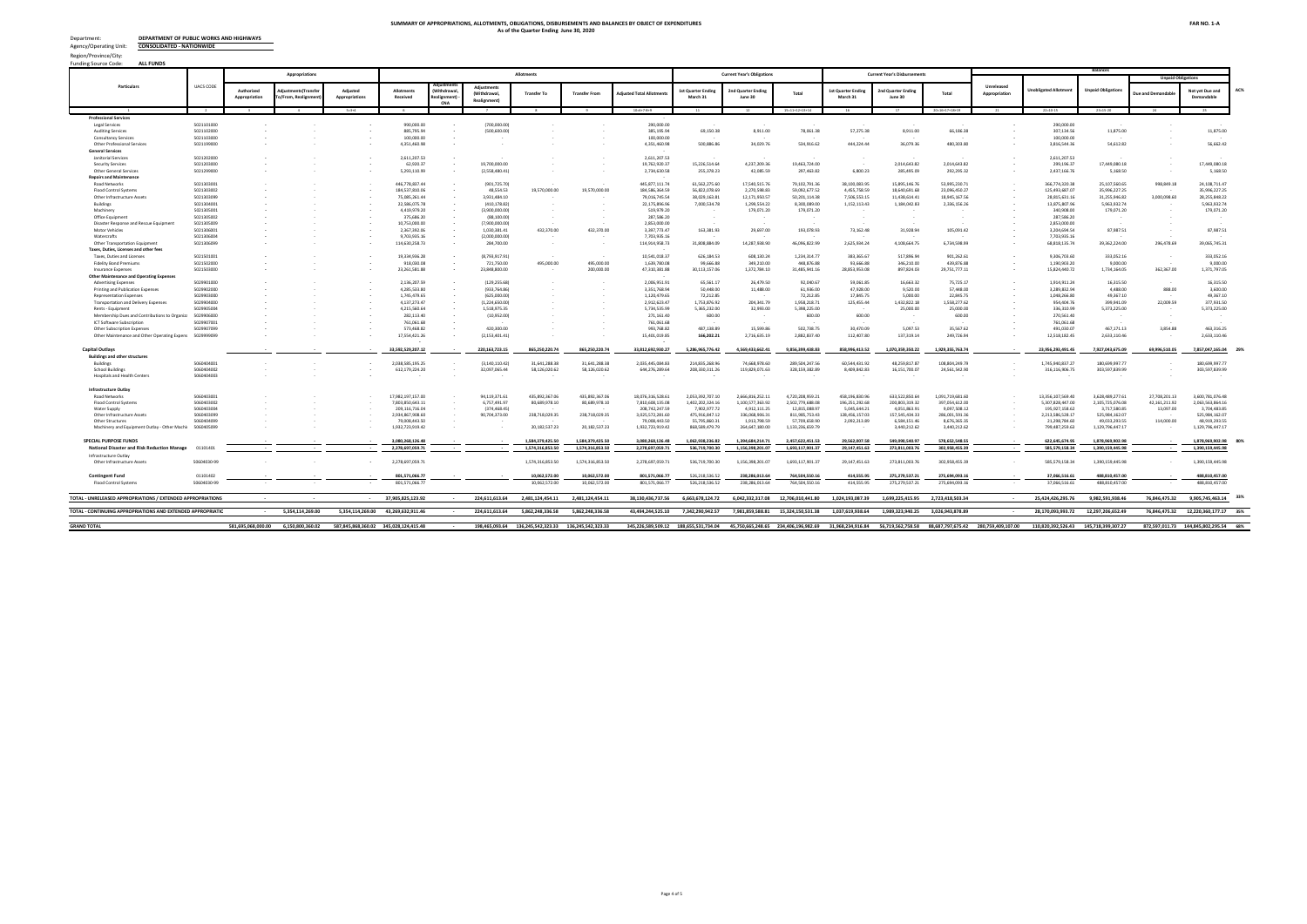Funding Source Code: Region/Province/City:

| 1551011<br>Funding Source Code:<br><b>ALL FUNDS</b>                           |                           |                                          |                                              |                                          |                                         |                                |                                                 |                                                       |                              |                                         |                                         |                                                                                                                                  |                                         |                                        |                                        |                                        |                                         |                                        |                                        |                              |                                        |
|-------------------------------------------------------------------------------|---------------------------|------------------------------------------|----------------------------------------------|------------------------------------------|-----------------------------------------|--------------------------------|-------------------------------------------------|-------------------------------------------------------|------------------------------|-----------------------------------------|-----------------------------------------|----------------------------------------------------------------------------------------------------------------------------------|-----------------------------------------|----------------------------------------|----------------------------------------|----------------------------------------|-----------------------------------------|----------------------------------------|----------------------------------------|------------------------------|----------------------------------------|
|                                                                               |                           |                                          | <b>Appropriations</b>                        |                                          |                                         |                                |                                                 | Allotment                                             |                              |                                         |                                         | <b>Current Year's Obligations</b>                                                                                                |                                         |                                        | <b>Current Year's Disbursements</b>    |                                        |                                         |                                        | <b>Balances</b>                        | <b>Unpaid Obligations</b>    |                                        |
| Particulars                                                                   | <b>UACS CODE</b>          | <b>Luthorized</b><br>Appropriation       | tments(Transfe<br><b>To/From, Realignmen</b> | Adjuster<br>Appropriations               | Allotment<br>Received                   | Withdrawa<br>ealignment<br>CNA | Adiustme<br>Withdrawal.<br><b>Realignment</b> ) | <b>Transfer To</b>                                    | <b>Transfer From</b>         | <b>Adiusted Total Allotme</b>           | <b>1st Quarter Ending</b><br>March 31   | 2nd Quarter Ending<br>June 30                                                                                                    | Total                                   | <b>1st Quarter Ending</b><br>March 31  | 2nd Quarter Ending<br>June 30          | Tota                                   | Unreleased<br>Appropriation             | <b>Jnobligated Allotment</b>           | <b>Unpaid Obligation</b>               | ue and Demanda               | Not yet Due and<br>Demandable          |
|                                                                               |                           |                                          |                                              | $5 = 3 + 4$                              |                                         |                                |                                                 |                                                       |                              | $10=6+7-8+9$                            |                                         |                                                                                                                                  | $5 = 11 + 12 + 13 + 14$                 | 16                                     |                                        | $20=16+17+18+19$                       |                                         | $22 = 10 - 15$                         | $23 = 15 - 20$                         |                              |                                        |
| <b>Other Maintenance and Operating Expenses</b>                               | 5029901000                |                                          |                                              |                                          |                                         |                                | (100.000.00)                                    | 3.500.00                                              | 3.500.00                     |                                         |                                         | 61,000.00                                                                                                                        | 77,750.00                               | 9,455.00                               | 1.295.00                               | 10,750.00                              |                                         |                                        |                                        |                              |                                        |
| <b>Advertising Expense:</b><br>Printing and Publication Expenses              | 5029902000                | 2,369,000.00<br>24,655,000.00            |                                              | 2,369,000.00<br>24,655,000.00            | 2,369,000.00<br>24,655,000.00           |                                | (10.680.00)                                     | 3,500.00                                              | 3,500.00                     | 2,269,000.00<br>24,644,320.00           | 16,750.00<br>87,585.21                  | 51,012.00                                                                                                                        | 138,597.21                              | 82,585.21                              | 3,000.00                               | 85,585.21                              |                                         | 2,191,250.00<br>24,505,722.79          | 67,000.00<br>53.012.00                 | 12.00                        | 67,000.00<br>53,000.00                 |
| <b>Representation Expenses</b>                                                | 5029903000                | 1.741.000.00                             |                                              | 1.741.000.00                             | 1.741.000.00                            |                                |                                                 |                                                       |                              | 1.741.000.00                            | 13,000.00                               |                                                                                                                                  | 13,000.00                               |                                        | 13,000.00                              | 13.000.00                              |                                         | 1.728,000.00                           |                                        |                              |                                        |
| <b>Transportation and Delivery Expenses</b>                                   | 5029904000<br>5029905004  | 19,321,000.00<br>25.469.000.00           |                                              | 19,321,000.00                            | 19,321,000.00<br>25.469.000.00          |                                | (44,000.00)<br>(23,000,00)                      | 12,000.00                                             | 12,000.00                    | 19,277,000.00<br>25.446.000.00          | 59,473.00                               | 270,452.20                                                                                                                       | 329,925.20<br>18.524.003.58             | 18,473.00                              | 116,766.04                             | 135,239.04                             |                                         | 18,947,074.80                          | 194,686.16                             | 41,786.16                    | 152,900.00<br>18.524.003.58            |
| Rents - Equipment<br>Membership Dues and Contributions to Organizatio         | 5029906000                | 296,000.00                               |                                              | 25,469,000.00<br>296,000.00              | 296.000.00                              |                                | (4,000.00)                                      |                                                       |                              | 292,000.00                              | 18,524,003.58                           | 5,000.00                                                                                                                         | 5,000.00                                |                                        | 5,000.00                               | 5,000.00                               |                                         | 6,921,996.42<br>287,000.00             | 18,524,003.58                          |                              |                                        |
| <b>ICT Software Subscription</b>                                              | 5029907001                | 124.627.000.00                           |                                              | 124.627.000.00                           | 124.627.000.00                          |                                |                                                 |                                                       |                              | 124.627.000.00                          |                                         |                                                                                                                                  |                                         |                                        |                                        |                                        |                                         | 124.627.000.00                         |                                        |                              |                                        |
| Other Subscription Expenses<br>Other Maintenance and Other Operating Expenses | 5029907099<br>5029999099  | 1,758,000.00<br>626,440,000.00           |                                              | 1,758,000.00<br>626,440,000.00           | 1,758,000.00<br>626,440,000.00          |                                | 24,771.00                                       | 49,000.00                                             | 49,000.00                    | 1.782.771.00<br>626,440,000.00          | 179,082.56<br>40.501.69                 | 70,073.92<br>6.400.00                                                                                                            | 249.156.48<br>46.901.69                 | 149,563.56<br>17.201.69                | 75.127.63<br>29.700.00                 | 224,691.19<br>46.901.69                |                                         | 1,533,614.52<br>626.393.098.31         | 24,465.29                              |                              | 24.465.29                              |
| <b>Capital Outlays</b><br><b>Buildings and other structures</b>               |                           | 558,034,778,000.00                       |                                              | 558,034,778,000.00                       | 277,278,944,406.00                      |                                | (3,575,513.00)                                  | 119,079,743,500.28                                    | 119,079,743,500.28           | 277,275,368,893.00                      | 177,301,539,979.83                      | 31,133,614,723.90                                                                                                                | 208,435,154,703.73                      | 28,014,402,142.46                      | 50,949,439,339.45                      | 78,963,841,481.9                       | 280.759.409.107.00                      | 68,840,214,189.27                      | 129,471,313,221.83                     | 35,068,274.01                | 129,436,244,947.82                     |
| <b>Buildings</b>                                                              | 5060404001                | 62,648,874,000.00                        |                                              | 62,648,874,000.00                        | 24.477.302.000.00                       |                                |                                                 |                                                       |                              | 24.477.302.000.00                       | 12.914.894.177.93                       | 4.477.559.470.80                                                                                                                 | 17.392.453.648.73                       | 1,819,020,906.12                       | 5.167.279.428.80                       | 6.986.300.334.92                       | 38,171,572,000.00                       | 7.084.848.351.27                       | 10.406.153.313.81                      |                              | 10.406.153.313.81                      |
| <b>School Buildings</b>                                                       | 5060404002                | 1,458,000,000.00                         |                                              | 1,458,000,000.00                         | 225,000,000.00                          |                                |                                                 |                                                       |                              | 225,000,000.00                          | 133,227,004.67                          | 26,795,280.75                                                                                                                    | 160,022,285.42                          | 27,258,882.84                          | 59,691,039.32                          | 86,949,922.16                          | 1,233,000,000.00                        | 64,977,714.58                          | 73,072,363.26                          |                              | 73,072,363.26                          |
| Hospitals and Health Centers                                                  | 5060404003                |                                          |                                              |                                          |                                         |                                |                                                 |                                                       |                              |                                         |                                         |                                                                                                                                  |                                         |                                        |                                        |                                        |                                         |                                        |                                        |                              |                                        |
| <b>Infrastructure Outlay</b>                                                  |                           |                                          |                                              |                                          |                                         |                                |                                                 |                                                       |                              |                                         |                                         |                                                                                                                                  |                                         |                                        |                                        |                                        |                                         |                                        |                                        |                              |                                        |
| <b>Road Networks</b><br><b>Flood Control Systems</b>                          | 5060403001<br>5060403002  | 342.972.246.000.00<br>116.047.037.000.00 |                                              | 342,972,246,000.00<br>116.047.037.000.00 | 158,733,977,500,00<br>65.618.734.000.00 |                                |                                                 |                                                       |                              | 158.733.977.500.00<br>65.615.158.487.00 | 109,983,883,274.31<br>48.174.311.275.21 | 20.026.662.344.55<br>3.863.315.233.01                                                                                            | 130.010.545.618.86<br>52.037.626.508.22 | 15.025.103.135.37<br>10,489,502,696.18 | 29.944.279.545.97<br>14.108.182.804.81 | 44.969.382.681.34<br>24.597.685.500.99 | 184.238.268.500.00<br>50.431.878.513.00 | 28.723.431.881.14<br>13.577.531.978.78 | 85.041.162.937.51<br>27.439.941.007.23 | 30.296.619.14                | 85.010.866.318.31<br>27.439.941.007.23 |
| Water Supply                                                                  | 5060403004                | 4,684,403,000.00                         |                                              | 4,684,403,000.00                         | 2,639,887,000.00                        |                                |                                                 |                                                       |                              | 2.639.887.000.00                        | 1,358,683,129.93                        | 556,511,132.17                                                                                                                   | 1,915,194,262.10                        | 105,110,391.27                         | 415, 367, 785.74                       | 520,478,177.01                         | 2,044,516,000.00                        | 724,692,737.90                         | 1,394,716,085.09                       | 3,968,237.26                 | 1.390.747.847.83                       |
| Other Infrastructure Assets                                                   | 5060403099                | 24.449.974.000.00                        |                                              | 24.449.974.000.00                        | 19,809,799,906.00                       |                                |                                                 |                                                       |                              | 19,809,799,906.00                       | 4.736.541.117.78                        | 2.132.167.062.62                                                                                                                 | 6.868.708.180.40                        | 548.406.130.67                         | 1.254.638.734.80                       | 1.803.044.865.48                       | 4.640.174.094.00                        | 12.941.091.725.60                      | 5.065.663.314.92                       | 803.417.61                   | 5.064.859.897.31                       |
| Other Structures<br>Machinery and Equipment Outlay - Other Machinerie         | 50604040-99<br>5060405099 | 480,000,000.00<br>5,294,244,000.00       |                                              | 480,000,000,00<br>5.294.244.000.00       | 480,000,000.00<br>5,294,244,000.00      |                                |                                                 |                                                       |                              | 480,000,000.00<br>5,294,244,000.00      |                                         | 28.950.000.00<br>21.654.200.00                                                                                                   | 28.950.000.00<br>21.654.200.00          |                                        |                                        |                                        |                                         | 451.050.000.00<br>5.272.589.800.00     | 28,950,000.00<br>21,654,200.00         |                              | 28.950.000.00<br>21.654.200.00         |
| . AUTOMATIC APPROPRIATIONS                                                    |                           | 788,901,000.00                           | 166,234,676.0                                | 955,135,676.00                           | 977,706,683.00                          |                                | (22,571,007.00                                  | 36,852,021.5                                          | 36,852,021.56                | 955,135,676.00                          | 203,440,933.57                          | 179,977,096.52                                                                                                                   | 383,418,030.09                          | 154,876,280.47                         | 40,545,420.25                          | 195,421,700.7                          |                                         | 571,717,645.9                          | 187,996,329.37                         | 31,844,381.45                | 156,151,947.92                         |
| <b>Retirement and Life Insurance Premium</b>                                  | 01104102                  |                                          |                                              |                                          |                                         |                                |                                                 |                                                       |                              |                                         |                                         |                                                                                                                                  |                                         |                                        |                                        |                                        |                                         |                                        |                                        |                              |                                        |
| Life and Retirement Insurance Premiums                                        | 5010301000<br>04104152    | 788.901.000.00                           | 10.114.676.00<br>156,120,000.00              | 799.015.676.00<br>156,120,000.00         | 821.586.683.00<br>156,120,000.00        |                                | (22.571.007.00)                                 | 36.852.021.56                                         | 36.852.021.56                | 799.015.676.00<br>156,120,000.00        | 203.440.933.57                          | 25.076.653.92<br>154,900,442.60                                                                                                  | 228.517.587.49<br>154,900,442.60        | 154.876.280.47                         | 40.545.420.25                          | 195.421.700.72                         |                                         | 570.498.088.5<br>1,219,557.40          | 33.095.886.77<br>154,900,442.60        | 31.844.381.45                | 1.251.505.32<br>154,900,442.60         |
| Grant<br>Capital Outlay                                                       |                           |                                          |                                              |                                          |                                         |                                |                                                 |                                                       |                              |                                         |                                         |                                                                                                                                  |                                         |                                        |                                        |                                        |                                         |                                        |                                        |                              |                                        |
| Asian Development Bank                                                        | 50604030-99               |                                          | 156,120,000.00                               | 156,120,000.00                           | 156,120,000.00                          |                                |                                                 |                                                       |                              | 156,120,000.00                          |                                         | 154,900,442.60                                                                                                                   | 154,900,442.60                          |                                        |                                        |                                        |                                         | 1,219,557.40                           | 154,900,442.60                         |                              | 154,900,442.60                         |
| . SPECIAL PURPOSE FUNDS                                                       |                           |                                          | 630,296,633.00                               | 630,296,633.00                           | 630,296,633.00                          |                                |                                                 | 260.428.861.9                                         | 260.428.861.98               | 630,296,633.00                          | 31,648,721.29                           | 65,088,557.06                                                                                                                    | 96,737,278.35                           | 28,811,185.35                          | 48,268,954.61                          | 77,080,139.96                          |                                         | 533,559,354.65                         | 19,657,138.39                          | 5,834,292.31                 | 13,822,846.08                          |
| Miscellaneous Personnel Benefit:<br><b>Salaries and Wages</b>                 | 01101406                  |                                          | 338.545.311.0<br>296.480.061.71              | 338.545.311.00<br>296.480.061.71         | 338.545.311.00<br>296.480.061.71        |                                |                                                 | 2.431.329.4<br>2.082.900.4                            | 2.431.329.41<br>2.082.900.41 | 338.545.311.00<br>296.480.061.7         | 9.436.961.9<br>9.309.882.58             | 59,060,471.3<br>53.126.302.82                                                                                                    | 68.497,433.25<br>62.436.185.40          | 7.469.703.16<br>7.357.464.97           | 41.706.084.9<br>36.862.818.95          | 49.175.788.1<br>44.220.283.92          |                                         | 270.047.877.7<br>234.043.876.31        | 19.321.645.13<br>18.215.901.48         | 5.498.799.03<br>5.472.564.54 | 13.822.846.0<br>12,743,336.94          |
| Basic Salary - Civilian                                                       | 50101010.01               |                                          | 296.480.061.71                               | 296.480.061.71                           | 296.480.061.71                          |                                |                                                 | 2,082,900.41                                          | 2.082.900.41                 | 296.480.061.7                           | 9.309.882.58                            | 53.126.302.82                                                                                                                    | 62.436.185.40                           | 7.357.464.97                           | 36.862.818.95                          | 44.220.283.92                          |                                         | 234.043.876.31                         | 18,215,901.48                          | 5.472.564.54                 | 12.743.336.94                          |
| <b>Other Compensatio</b>                                                      |                           |                                          | 39,869,824.02                                | 39,869,824.02                            | 39,869,824.02                           |                                |                                                 | 348,429.00                                            | 348,429.00                   | 39,869,824.02                           | 25,000.00                               | 5,666,763.60                                                                                                                     | 5,691,763.60                            | 20,000.00                              | 4,659,175.10                           | 4,679,175.10                           |                                         | 34,178,060.42                          | 1,012,588.50                           | 8,291.50                     | 1,004,297.00                           |
| Personnel Economic Relief Allowance (PERA)                                    | 5010201001                |                                          | 1,624,133.00                                 | 1,624,133.00                             | 1,624,133.00                            |                                |                                                 |                                                       |                              | 1,624,133.00                            | 20,000.00                               | 188,000.00                                                                                                                       | 208,000.00                              | 20,000,00                              | 58,000.00                              | 78,000.00                              |                                         | 1,416,133.00                           | 130,000.00                             |                              | 130,000,00                             |
| Representation Allowance<br><b>Transportation Allowance</b>                   | 5010202000<br>5010203001  |                                          |                                              |                                          |                                         |                                |                                                 |                                                       |                              |                                         |                                         |                                                                                                                                  |                                         |                                        |                                        |                                        |                                         |                                        |                                        |                              |                                        |
| <b>Clothing Allowance</b>                                                     | 5010204001                |                                          | 384,000.00                                   | 384,000.00                               | 384,000.00                              |                                |                                                 |                                                       |                              | 384,000.00                              |                                         | 132,000.00                                                                                                                       | 132,000.00                              |                                        | 132,000.00                             | 132,000.00                             |                                         | 252,000,00                             |                                        |                              |                                        |
| Productivity Enhancement Incentive                                            | 50102990-12               |                                          | 345,000.00                                   | 345,000.00                               | 345,000.00                              |                                |                                                 |                                                       |                              | 345,000.00                              |                                         | 25,000.00                                                                                                                        | 25,000.00                               |                                        |                                        |                                        |                                         | 320,000.00                             | 25,000.00                              |                              | 25,000.00                              |
| Productivity Incentive Allowance - Civilian                                   | 5010208001                |                                          | 15,000.00                                    | 15,000.00                                | 15,000.00                               |                                |                                                 |                                                       |                              | 15,000.00                               |                                         | 5.000.00                                                                                                                         | 5.000.00                                |                                        |                                        |                                        |                                         | 10,000.00                              | 5.000.00                               |                              | 5.000.00                               |
| Mid-year Bonus                                                                | 5010299036                |                                          | 13,722,474.51                                | 13,722,474.51                            | 13,722,474.51                           |                                |                                                 | 172,727.00                                            | 172,727.00                   | 13,722,474.51                           |                                         | 4,719,999.00                                                                                                                     | 4,719,999.00                            |                                        | 4,465,809.00                           | 4,465,809.00                           |                                         | 9,002,475.51                           | 254,190.00                             | 3,096.00                     | 251,094.00                             |
| Anniversary Bonus - Civilian                                                  | 5010299038<br>5010214001  |                                          |                                              |                                          |                                         |                                |                                                 |                                                       |                              |                                         |                                         |                                                                                                                                  |                                         |                                        |                                        |                                        |                                         |                                        | 568,263,00                             |                              |                                        |
| Bonus - Civilian<br>Cash Gift - Civilian                                      | 5010215001                |                                          | 14.875.870.51<br>355,000.00                  | 14.875.870.51<br>355,000.00              | 14.875.870.51<br>355,000.00             |                                |                                                 | 175,702.00                                            | 175,702.00                   | 14.875.870.51<br>355,000.00             |                                         | 570,259.00<br>30,000,00                                                                                                          | 570.259.00<br>30,000.00                 |                                        | 1,996.00                               | 1,996.00                               |                                         | 14.305.611.51<br>325,000.00            | 30,000.00                              | 5.060.00                     | 563.203.00<br>30,000,00                |
| Performance Based Bonus - Civilian                                            | 50102990-14               |                                          |                                              |                                          |                                         |                                |                                                 |                                                       |                              |                                         |                                         |                                                                                                                                  |                                         |                                        |                                        |                                        |                                         |                                        |                                        |                              |                                        |
| Lump Sum for Step Increments - Lenght of Service                              | 5010499010                |                                          | 4,321,346.00                                 | 4,321,346.00                             | 4,321,346.00                            |                                |                                                 |                                                       |                              | 4,321,346.00                            |                                         | 1,505.60                                                                                                                         | 1,505.60                                |                                        | 1,370.10                               | 1,370.10                               |                                         | 4,319,840.40                           | 135.50                                 | 135.50                       |                                        |
| Lump-sum for Filling of Positions - Civilian                                  | 50104990-07               |                                          |                                              |                                          |                                         |                                |                                                 |                                                       |                              |                                         |                                         |                                                                                                                                  |                                         |                                        |                                        |                                        |                                         |                                        |                                        |                              |                                        |
| Lovalty Award                                                                 | 50104990-15               |                                          | 65,000.00                                    | 65,000.00                                | 65,000,00                               |                                |                                                 |                                                       |                              | 65,000.00                               | 5.000.00                                | (5,000.00)                                                                                                                       |                                         |                                        |                                        |                                        |                                         | 65,000.00                              |                                        |                              |                                        |
| Other Personnel Benefits                                                      | 5010499099                |                                          | 4.162.000.00                                 | 4.162.000.00                             | 4.162.000.00                            |                                |                                                 |                                                       |                              | 4.162.000.00                            |                                         |                                                                                                                                  |                                         |                                        |                                        |                                        |                                         | 4.162.000.00                           |                                        |                              |                                        |
| <b>Fixed Personnel Expenditure:</b>                                           |                           |                                          | 2.195.425.27                                 | 2.195.425.27                             | 2.195.425.27                            |                                |                                                 |                                                       |                              | 2.195.425.27                            | 102,079.36                              | 267,404.89                                                                                                                       | 369.484.25                              | 92,238.19                              | 184.090.93                             | 276,329.12                             |                                         | 1.825.941.02                           | 93,155.13                              | 17.942.99                    | 75,212.14                              |
| Pag - IBIG - Civilian                                                         | 5010302001                |                                          | 85,017.84                                    | 85,017.84                                | 85,017.84                               |                                |                                                 |                                                       |                              | 85,017.84                               | 3,917.84                                | 8,900.00                                                                                                                         | 12,817.84                               | 3,717.84                               | 3,100.00                               | 6,817.84                               |                                         | 72,200.00                              | 6,000.00                               |                              | 6,000.00                               |
| PhilHealth - Civilian<br>ECIP - Civilian                                      | 5010303001<br>5010304001  |                                          | 1.955.307.43<br>155,100.00                   | 1.955.307.43<br>155,100.00               | 1,955,307.43<br>155,100.00              |                                |                                                 |                                                       |                              | 1,955,307.43<br>155,100.00              | 97,161.52<br>1,000.00                   | 248,604.89<br>9,900.00                                                                                                           | 345,766.41<br>10,900.00                 | 87,720.35<br>800.00                    | 178,690.93<br>2,300.00                 | 266,411.28<br>3,100.00                 |                                         | 1.609.541.02<br>144,200.00             | 79,355.13<br>7,800.00                  | 17,942.99                    | 61,412.14<br>7,800.00                  |
| Pension and Gratuity Fund/Retirement Benefit:                                 | 01101407                  |                                          | 29.824.893.00                                | 29.824.893.00                            | 29.824.893.00                           |                                |                                                 |                                                       |                              | 29.824.893.00                           | 22.211.759.35                           | 6.028.085.75                                                                                                                     | 28.239.845.10                           | 21.341.482.19                          | 6.562.869.63                           | 27.904.351.82                          |                                         | 1.585.047.9                            | 335,493.28                             | 335.493.28                   |                                        |
| Pension Benefits - Civilian                                                   | 50104010-0                |                                          |                                              |                                          |                                         |                                |                                                 |                                                       |                              |                                         | 927,007.41                              | (927,007.41)                                                                                                                     |                                         | 927,007.41                             | (927,007.41)                           |                                        |                                         |                                        |                                        |                              |                                        |
| Retirement Benefits - Civiliar                                                | 5010402001                |                                          |                                              |                                          |                                         |                                |                                                 |                                                       |                              |                                         |                                         |                                                                                                                                  |                                         |                                        |                                        |                                        |                                         |                                        |                                        |                              |                                        |
| <b>Terminal Leave Benefits</b><br>Other Personnel Benefits                    | 5010403001<br>5010499099  |                                          | 29,824,893.00                                | 29,824,893.00                            | 29,824,893.00                           |                                |                                                 |                                                       |                              | 29,824,893.00                           | 21,284,751.94                           | 6,955,093.16                                                                                                                     | 28,239,845.10                           | 20,414,474.78                          | 7,489,877.04                           | 27,904,351.82                          |                                         | 1,585,047.90                           | 335,493.28                             | 335,493.28                   |                                        |
| <b>Capital Outlay</b>                                                         |                           |                                          | 261,926,429.00                               | 261,926,429.00                           | 261,926,429.00                          |                                |                                                 | 257,997,532.57                                        | 257,997,532.57               | 261,926,429.00                          |                                         |                                                                                                                                  |                                         |                                        |                                        |                                        |                                         | 261,926,429.00                         |                                        |                              |                                        |
| <b>Calamity Fund</b>                                                          | 01101401                  |                                          | 261,926,429.00                               | 261,926,429.00                           | 261,926,429.00                          |                                |                                                 | 257.997.532.57                                        | 257,997,532.57               | 261,926,429.00                          |                                         |                                                                                                                                  |                                         |                                        |                                        |                                        |                                         | 261,926,429.00                         |                                        |                              |                                        |
| National Disaster and Risk Reduction Management Fund                          |                           |                                          | 261,926,429.00                               | 261,926,429.00                           | 261,926,429.00                          |                                |                                                 | 257,997,532.57                                        | 257,997,532.57               | 261,926,429.00                          |                                         |                                                                                                                                  |                                         |                                        |                                        |                                        |                                         | 261,926,429.00                         |                                        |                              |                                        |
| <b>Infrastructure Outlav</b><br>Other Infrastructure Assets                   | 01101401<br>50604030-99   |                                          | 261.926.429.00                               | 261.926.429.00                           | 261.926.429.00                          |                                |                                                 | 257.997.532.57                                        | 257,997,532.57               | 261.926.429.00                          |                                         |                                                                                                                                  |                                         |                                        |                                        |                                        |                                         | 261.926.429.00                         |                                        |                              |                                        |
| TOTAL - CURRENT YEAR BUDGET R.A. 11465                                        |                           | 581,695,068,000.00                       | 796,686,091.02                               | 582,491,754,091.02 301,758,491,504.02    |                                         |                                |                                                 | (26,146,520.00) 130,383,293,986.76 130,383,293,986.76 |                              | 301,732,344,984.02                      |                                         | 181.313.240.791.47 37,768,805,659.84 219,082,046,451.31 30,930,614,978.20 54,730,238,818.33 85,660,853,796.53 280,759,409,107.00 |                                         |                                        |                                        |                                        |                                         |                                        | 82,650,298,532.71 133,421,192,654.78   |                              | 795,750,536.41 132,625,442,118.37      |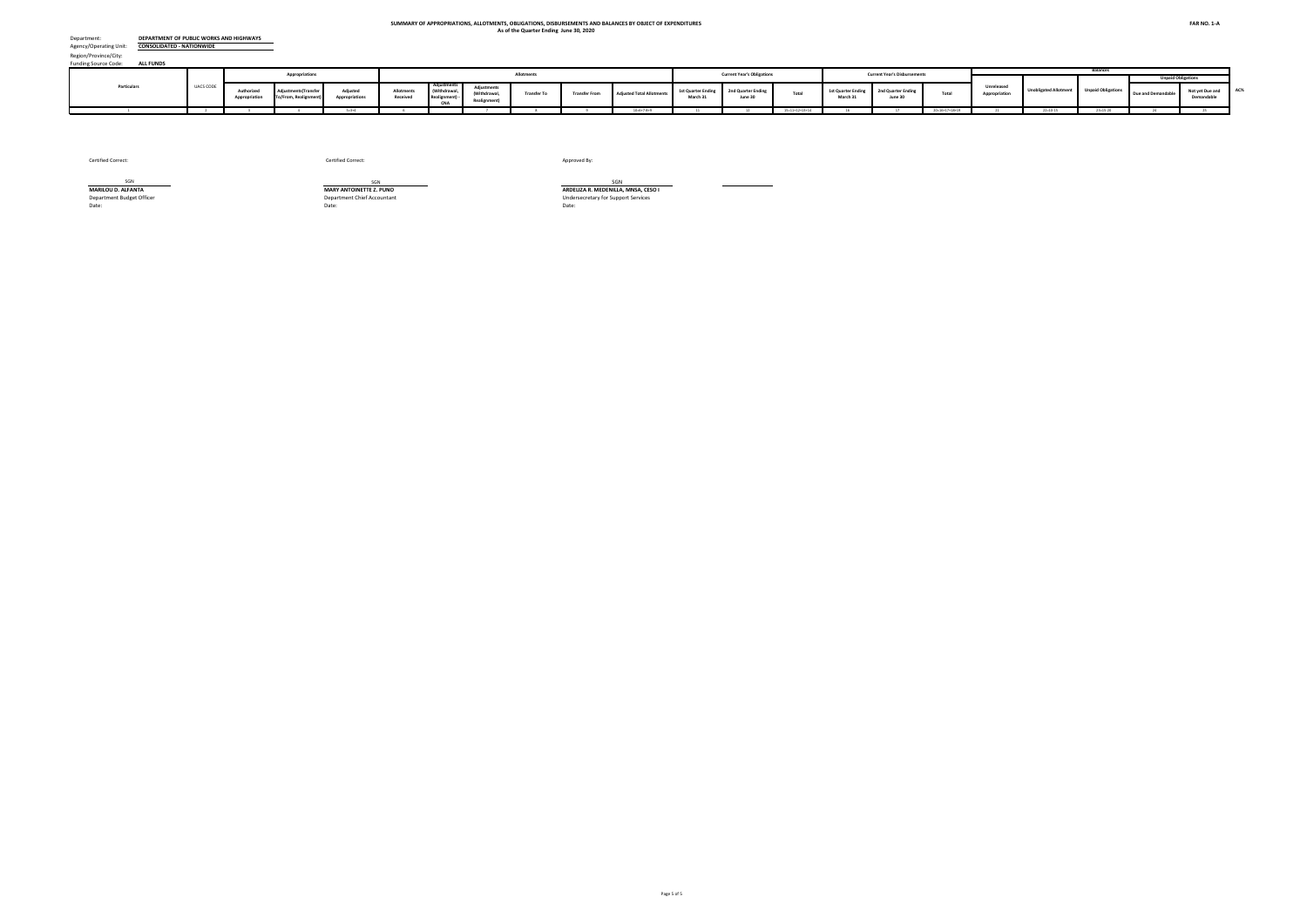#### **SUMMARY OF APPROPRIATIONS, ALLOTMENTS, OBLIGATIONS, DISBURSEMENTS AND BALANCES BY OBJECT OF EXPENDITURES As of the Quarter Ending June 30, 2020**

Region/Province/City:

| <b>ALL FUNDS</b><br><b>Funding Source Code:</b>                                         |                          |               |                                 |                            |                                       |               |                                      |                                    |                                   |                                        |                                       |                                      |                                      |                                       |                                      |                                      |                             |                                        |                                      |                                |                                      |     |
|-----------------------------------------------------------------------------------------|--------------------------|---------------|---------------------------------|----------------------------|---------------------------------------|---------------|--------------------------------------|------------------------------------|-----------------------------------|----------------------------------------|---------------------------------------|--------------------------------------|--------------------------------------|---------------------------------------|--------------------------------------|--------------------------------------|-----------------------------|----------------------------------------|--------------------------------------|--------------------------------|--------------------------------------|-----|
|                                                                                         |                          |               | <b>Appropriations</b>           |                            |                                       |               |                                      | Allotment                          |                                   |                                        |                                       | <b>Current Year's Obligation</b>     |                                      |                                       | <b>Current Year's Disbursement</b>   |                                      |                             |                                        | <b>Balances</b>                      |                                |                                      |     |
|                                                                                         |                          |               |                                 |                            |                                       |               |                                      |                                    |                                   |                                        |                                       |                                      |                                      |                                       |                                      |                                      |                             |                                        |                                      | <b>Unpaid Obligation:</b>      |                                      |     |
| Particular                                                                              | <b>UACS CODE</b>         | Appropriation | nts(Transf<br>o/From. Realignme | Adiusted<br>Appropriations | Received                              |               | (Withdrawal,<br><b>Realignment</b> ) | <b>Transfer To</b>                 | <b>Transfer Fron</b>              | <b>Adiusted Total Allotmer</b>         | <b>1st Quarter Endine</b><br>March 31 | 2nd Quarter Ending<br>June 30        | Total                                | <b>1st Quarter Ending</b><br>March 31 | 2nd Quarter Ending<br>June 30        | Total                                | Unreleased<br>Appropriation | <b>Unobligated Allotn</b>              | <b>Unpaid Obligation</b>             | Jue and Den                    | Not yet Due and<br>Demandable        | AC% |
|                                                                                         |                          |               |                                 |                            |                                       | CNA           |                                      |                                    |                                   |                                        |                                       |                                      |                                      |                                       |                                      |                                      |                             |                                        |                                      |                                |                                      |     |
|                                                                                         |                          |               |                                 | $5 = 3 + 4$                |                                       |               |                                      |                                    |                                   | $10=6+7-8+9$                           |                                       | 12                                   | $15 = 11 + 12 + 13 + 14$             | 16                                    | 17                                   | $20=16+17+18+19$                     |                             | $22 = 10 - 15$                         | $23 = 15 - 20$                       |                                |                                      |     |
| II. CONTINUING AND EXTENDED APPROPRIATIONS                                              |                          |               |                                 |                            |                                       |               |                                      |                                    |                                   |                                        |                                       |                                      |                                      |                                       |                                      |                                      |                             |                                        |                                      |                                |                                      |     |
| UNRELEASED APPROPRIATIONS / CONTINUING APPROPRIATIONS                                   |                          |               | 5.354.114.269.00                | 5.354.114.269.00           | 5,363,807,787.54                      |               |                                      | 3,381,123,882.47                   | 3,381,123,882.47                  | 5,363,807,787.54                       | 678,612,817.85                        | 1.939.527.271.73                     | 2.618.140.089.58                     | 13.426.851.25                         | 290.098.524.30                       | 303,525,375.55                       |                             | 2,745,667,697.96                       | 2,314,614,714.03                     |                                | 2.314.614.714.03                     |     |
| <b>CONTINUING APPROPRIATIONS</b>                                                        |                          |               | 5,354,114,269.00                | 5,354,114,269.00           | 5,363,807,787.54                      |               |                                      | 3,381,123,882.47                   | 3,381,123,882.47                  | 5,363,807,787.54                       | 678,612,817.85                        | 1,939,527,271.73                     | 2,618,140,089.58                     | 13,426,851.25                         | 290,098,524.30                       | 303,525,375.55                       |                             | 2,745,667,697.96                       | 2,314,614,714.03                     |                                | 2,314,614,714.03                     |     |
| <b>Personnel Services</b>                                                               |                          |               | 17,777,873.00                   | 17,777,873.00              | 27,471,391.54                         |               |                                      | 4,679,900.92                       | 4,679,900.92                      | 27,471,391.54                          | 14,822,434.70                         | 1,038,120.04                         | 15,860,554.74                        | 5,112,637.32                          | 9,053,776.77                         | 14,166,414.09                        |                             | 11,610,836.80                          | 1,694,140.65                         |                                | 1,694,140.65                         |     |
| Retirement Gratuity - Civilian                                                          | 50104020.01              |               |                                 |                            | 6.896.694.36                          |               |                                      |                                    |                                   | 6,896,694.36                           |                                       |                                      |                                      |                                       |                                      |                                      |                             | 6,896,694.36                           |                                      |                                |                                      |     |
| Terminal Leave Benefits - Civilian                                                      | 5010403001               |               | 17,777,873.00                   | 17,777,873.00              | 20.574.697.18                         |               |                                      | 4.679.900.92                       | 4.679.900.92                      | 20.574.697.18                          | 14.822.434.70                         | 1.038.120.04                         | 15,860,554.74                        | 5.112.637.32                          | 9.053.776.77                         | 14.166.414.09                        |                             | 4,714,142.44                           | 1.694.140.65                         |                                | 1.694.140.65                         |     |
| <b>Capital Outlay Regula</b>                                                            | 01102101                 |               | 4.270.377.396.0                 | 4,270,377,396.00           | 4.270.377.396.00                      |               |                                      | 2.323.371.741.5                    | 2,323,371,741.55                  | 4.270.377.396.00                       | 319, 355, 735. 36                     | 1.333.569.904.59                     | 652.925.639.95                       | 1,227,233.85                          | 167.986.535.35                       | 169,213,769.20                       |                             | 2.617,451,756.05                       | 483.711.870.75                       |                                | 1.483.711.870.75                     |     |
| Road Networks                                                                           | 50604030-01              |               | 1.894.776.180.00                | 1.894.776.180.00           | 1,894,776,180.00                      |               |                                      | 20,000,000,00                      | 20.000.000.00                     | 1.894.776.180.00                       |                                       | 49.556.492.19                        | 49.556.492.19                        |                                       | 19.390.723.18                        | 19.390.723.18                        |                             | 1.845.219.687.81                       | 30.165.769.01                        |                                | 30.165.769.01                        |     |
| Other Infrastructure Assets                                                             | 50601010-99              |               | 5.459.099.00                    | 5.459.099.00               | 5.459.099.00                          |               |                                      |                                    |                                   | 5.459.099.00                           | 5.459.098.46                          |                                      | 5.459.098.46                         |                                       | 5.459.098.46                         | 5.459.098.46                         |                             | 0.54                                   |                                      |                                |                                      |     |
| Right-of-Way                                                                            | 50604030-1               |               | 1,017,778,117.00                | 1,017,778,117.00           | 1.017.778.117.00                      |               |                                      | 957,761,701.55                     | 957,761,701.55                    | 1,017,778,117.00                       | 278,352,105.60                        | 582.004.144.85                       | 860,356,250.45                       | 1,227,233.85                          | 63284893.46                          | 64,512,127.31                        |                             | 157,421,866.55                         | 795,844,123.14                       |                                | 795,844,123.14                       |     |
| <b>Buildings</b>                                                                        | 50604040-01              |               | 1,352,364,000.00                | 1,352,364,000.00           | 1,352,364,000.00                      |               |                                      | 1,345,610,040.00                   | 1,345,610,040.00                  | 1,352,364,000.00                       | 35,544,531.30                         | 702,009,267.55                       | 737,553,798.85                       |                                       | 79,851,820.25                        | 79,851,820.25                        |                             | 614,810,201.15                         | 657,701,978.60                       |                                | 657,701,978.60                       |     |
| Special Purpose Fund:                                                                   | 01102401                 |               | 1,065,959,000.00                | 1,065,959,000.00           | 1,065,959,000.00                      |               |                                      | 1,053,072,240.00                   | 1,053,072,240.00                  | 1,065,959,000.00                       | 344,434,647.79                        | 604,919,247.10                       | 949,353,894.89                       | 7,086,980.08                          | 113,058,212.18                       | 120,145,192.26                       |                             | 116,605,105.11                         | 829,208,702.63                       |                                | 829,208,702.63                       |     |
| <b>National Disaster and Risk Reduction Manage</b>                                      | t Fund                   |               | 1,065,959,000.00                | 1.065.959.000.00           | 1.065.959.000.00                      |               |                                      | 1.053.072.240.00                   | 1,053,072,240.00                  | 1.065.959.000.00                       | 344.434.647.79                        | 604,919,247.10                       | 949.353.894.89                       | 7.086.980.08                          | 113,058,212.18                       | 120,145,192.26                       |                             | 116,605,105.11                         | 829.208.702.63                       |                                | 829,208,702.63                       |     |
| Infrastructure Outlay                                                                   |                          |               |                                 |                            |                                       |               |                                      |                                    |                                   |                                        |                                       |                                      |                                      |                                       |                                      |                                      |                             |                                        |                                      |                                |                                      |     |
| Other Infrastructure Assets                                                             | 50604030-99              |               | 1.065.959.000.00                | 1.065.959.000.00           | 1,065,959,000.00                      |               |                                      | 1.053.072.240.00                   | 1.053.072.240.00                  | 1.065.959.000.00                       | 344.434.647.79                        | 604.919.247.10                       | 949.353.894.89                       | 7.086.980.08                          | 113.058.212.18                       | 120.145.192.26                       |                             | 116,605,105,11                         | 829.208.702.63                       |                                | 829.208.702.63                       |     |
|                                                                                         |                          |               |                                 |                            |                                       |               |                                      |                                    |                                   |                                        |                                       |                                      |                                      |                                       |                                      |                                      |                             |                                        |                                      |                                |                                      |     |
| TOTAL - UNRELEASED APPROPRIATIONS / CONTINUING APPROPRIATION                            |                          |               | 5.354.114.269.00                | 5.354.114.269.00           | 5,363,807,787.54                      |               |                                      | 3,381,123,882.47                   | 3,381,123,882.47                  | 5,363,807,787.54                       | 678,612,817.85                        | 1,939,527,271.73                     | 2.618.140.089.58                     | 13.426.851.25                         | 290.098.524.30                       | 303,525,375.55                       |                             | 2,745,667,697.96                       | 2,314,614,714.03                     |                                | 2,314,614,714.03                     |     |
| UNRELEASED APPROPRIATIONS / EXTENDED APPROPRIATIONS                                     |                          |               |                                 |                            |                                       |               |                                      |                                    |                                   |                                        |                                       |                                      |                                      |                                       |                                      |                                      |                             |                                        |                                      |                                |                                      |     |
| PRIOR YEAR'S UNOBLIGATED BALANCES                                                       |                          |               |                                 |                            | 37,905,825,123.92<br>37.905.825.123.9 |               | 224,611,613.64<br>224.611.613.64     | 2,481,124,454.1<br>2.481.124.454.1 | 481,124,454.11<br>1.481.124.454.1 | 38,130,436,737.56<br>38,130,436,737.56 | 6,663,678,124.72<br>6.663.678.124.72  | 6,042,332,317.08<br>6.042.332.317.08 | ,706,010,441.80<br>12.706.010.441.80 | 1,024,193,087.39<br>1.024.193.087.39  | 1,699,225,415.99<br>1.699.225.415.95 | 2,723,418,503.34<br>2.723.418.503.34 |                             | 25,424,426,295.76<br>25.424.426.295.76 | 9,982,591,938.46<br>9,982,591,938.46 | 76,846,475.32<br>76.846.475.32 | 9,905,745,463.14<br>9.905.745.463.14 |     |
| <b>Personnel Services</b>                                                               |                          |               | 596,834.00                      | 596,834.00                 | 100,301,496.34                        | 596,834.00    |                                      | 608,626.21                         | 608,626.21                        | 100,898,330.34                         | 35,715,674.55                         | 11,498,015.18                        | 47,213,689.73                        | 34,866,986.47                         | 10,289,514.83                        | 45,156,501.30                        |                             | 53,684,640.61                          | 2,057,188.43                         | 2,057,188.43                   |                                      |     |
| Salaries and Wages - Regula                                                             |                          |               |                                 |                            |                                       |               |                                      |                                    |                                   |                                        |                                       |                                      |                                      |                                       |                                      |                                      |                             |                                        |                                      |                                |                                      |     |
| Basic Salary - Civilian                                                                 | 5010101001               |               |                                 |                            | 52,129,528.64                         |               | (1,832,626.26)                       | 11,382.00                          | 11,382.00                         | 50,296,902.38                          | 21,495,965.30                         | 5,508,113.57                         | 27,004,078.87                        | 21,030,126.10                         | 5,052,702.72                         | 26,082,828.82                        |                             | 23,292,823.51                          | 921,250.05                           | 921,250.05                     |                                      |     |
| <b>Other Compensation</b>                                                               |                          |               |                                 |                            |                                       |               |                                      |                                    |                                   |                                        |                                       |                                      |                                      |                                       |                                      |                                      |                             |                                        |                                      |                                |                                      |     |
| Personnel Economic Relief Allowance (PERA)                                              | 5010201001               |               |                                 |                            | 6,776,373.85                          |               | (617, 397.23)                        |                                    |                                   | 6,158,976.62                           | 1,630,702.97                          | 955,248.89                           | 2,585,951.86                         | 1,569,066.61                          | 907,870.34                           | 2,476,936.95                         |                             | 3,573,024.76                           | 109,014.91                           | 109,014.91                     |                                      |     |
| <b>Representation Allowance</b>                                                         | 501020200                |               |                                 |                            | 672,250.25                            |               | 82,181.82                            |                                    |                                   | 754.432.07                             | 376,250.00                            | 3,750.00                             | 380,000.00                           | 166,250.00                            | 197,250.00                           | 363,500.00                           |                             | 374.432.07                             | 16,500.00                            | 16,500.00                      |                                      |     |
| <b>Transportation Allowance</b>                                                         | 5010203001               |               |                                 |                            | 2.833.532.51                          |               | (509,375,00)                         |                                    |                                   | 2,324,157.51                           | 143.295.45                            | 319,228.68                           | 462.524.13                           | 143,295.45                            | 316,274.13                           | 459.569.58                           |                             | 1.861.633.38                           | 2.954.55                             | 2.954.55                       |                                      |     |
| Clothing/Uniform Allowance - Civilian                                                   | 5010204001               |               |                                 |                            | 1,488,100.00                          |               | (281, 681.55)                        |                                    |                                   | 1,206,418.45                           | 114,000.00                            | 206,418.45                           | 320,418.45                           | 102,000.00                            | 177,100.00                           | 279,100.00                           |                             | 886,000.00                             | 41,318.45                            | 41,318.45                      |                                      |     |
| Bonus - Civilian                                                                        | 501021400                |               |                                 |                            | 10.067.190.39                         |               | (79, 187.96)                         |                                    |                                   | 9,988,002.43                           | 4,887,653.64                          | 422,455.50                           | 5.310.109.14                         | 4,887,653.64                          | 422,455.50                           | 5,310,109.14                         | $\sim$                      | 4.677.893.29                           |                                      |                                |                                      |     |
| Cash Gift - Civilian                                                                    | 5010215003               |               |                                 |                            | 2.081.510.92                          |               | (102, 625.00)                        |                                    |                                   | 1,978,885.92                           | 864,056.33                            | 95,000.00                            | 959.056.33                           | 864,056.33                            | 89,500.00                            | 953.556.33                           |                             | 1.019.829.59                           | 5.500.00                             | 5.500.00                       |                                      |     |
| Collective Negotiation Agreement Incentive - Civ                                        | 50102990 11              |               | 596.834.00                      | 596,834.00                 | 7.109.591.94                          | 596.834.00    | (15, 711.81)                         | 597.244.21                         | 597.244.21                        | 7.690.714.13                           | 3.772.053.78                          | 596.833.21                           | 4.368.886.99                         | 3,771,711.26                          |                                      | 3.771.711.26                         |                             | 3.321.827.14                           | 597.175.73                           | 597.175.73                     |                                      |     |
| Productivity Enhancement Incentive - Civilian                                           | 50102990 12              |               |                                 |                            | 2,489,529.61                          |               | (177,000.00)                         |                                    |                                   | 2,312,529.61                           | 785,000.00                            | 221,000.00                           | 1.006.000.00                         | 785,000.00                            | 213,000.00                           | 998,000.00                           | $\sim$                      | 1.306.529.61                           | 8,000.00                             | 8,000.00                       |                                      |     |
| Mid-Year Bonus - Civiliar                                                               | 5010299036               |               |                                 |                            | 6.253.285.78                          |               | (384,453,00)                         |                                    |                                   | 5,868,832.78                           | 592,361.10                            | 953.035.98                           | 1.545.397.08                         | 592,361.10                            | 775,243.98                           | 1,367,605.08                         |                             | 4.323.435.70                           | 177,792.00                           | 177,792.00                     |                                      |     |
| Other personnel Benefits                                                                | 5010499099               |               |                                 |                            | 1,759,806.12                          |               | 5,184,902.99                         |                                    |                                   | 6,944,709.11                           | 222,000.00                            | 1,593,107.08                         | 1,815,107.08                         | 222,000.00                            | 1,576,139.68                         | 1,798,139.68                         | $\sim$                      | 5.129.602.03                           | 16,967.40                            | 16,967.40                      |                                      |     |
| Retirement Gratuity - Civilian                                                          | 5010402001               |               |                                 |                            |                                       |               |                                      |                                    |                                   |                                        |                                       |                                      |                                      |                                       |                                      |                                      |                             |                                        |                                      |                                |                                      |     |
| Terminal Leave Benefits - Civiliar                                                      | 5010403001               |               |                                 |                            |                                       |               |                                      |                                    |                                   |                                        |                                       |                                      |                                      |                                       |                                      |                                      |                             |                                        |                                      |                                |                                      |     |
| Lump-sum for Step Increments - Length of Servic                                         | 5010499010               |               |                                 |                            | 3.279.247.27                          |               | (506,606.05)                         |                                    |                                   | 2.772.641.22                           | 186.972.28                            | 206.883.05                           | 393.855.33                           | 147,766.03                            | 161,909.10                           | 309.675.13                           | $\sim$                      | 2.378.785.89                           | 84.180.20                            | 84,180,20                      |                                      |     |
| Loyalty Award - Civilian                                                                | 5010499015               |               |                                 |                            | 868,633.10                            |               | (420.594.34)                         |                                    |                                   | 448.038.76                             | 137,000.00                            | 153,056.30                           | 290.056.30                           | 132,000.00                            | 152.056.30                           | 284.056.30                           |                             | 157,982.46                             | 6,000.00                             | 6,000.00                       |                                      |     |
| <b>Fixed Personnel Expenditure</b>                                                      |                          |               |                                 |                            |                                       |               |                                      |                                    |                                   |                                        |                                       |                                      |                                      |                                       |                                      |                                      |                             |                                        |                                      |                                |                                      |     |
| Pag - IBIG - Civilian                                                                   | 5010302001               |               |                                 |                            | 450.241.10                            |               | (66,454.55)                          |                                    |                                   | 383.786.55                             | 86,519.12                             | 41,791.00                            | 128,310.12                           | 80,519.12                             | 40.291.00                            | 120.810.12                           |                             | 255,476.43                             | 7,500.00                             | 7.500.00                       |                                      |     |
| PhilHealth - Civilian                                                                   | 5010303001               |               |                                 |                            | 1.553.658.22                          |               | (173,463.52)                         |                                    |                                   | 1.380.194.70                           | 329, 303. 93                          | 178,303.63                           | 507.607.56                           | 286,640.18                            | 167.032.24                           | 453.672.42                           |                             | 872.587.14                             | 53,935.14                            | 53.935.14                      |                                      |     |
| ECIP - Civilian                                                                         | 5010304001               |               |                                 |                            | 489,016.64                            |               | (99,908.54)                          |                                    |                                   | 389,108.10                             | 92,540.65                             | 43,789.84                            | 136,330.49                           | 86,540.65                             | 40,689.84                            | 127,230.49                           |                             | 252,777.61                             | 9,100.00                             | 9,100.00                       |                                      |     |
|                                                                                         |                          |               |                                 |                            |                                       |               |                                      |                                    |                                   |                                        |                                       |                                      |                                      |                                       |                                      |                                      |                             |                                        |                                      |                                |                                      |     |
| <b>Maintenance and Other Operating Expenses</b><br><b>Travelling Expenses</b>           |                          |               | (596,834.00                     | (596, 834.00)              | 1,132,726,293.98                      | (596.834.00   | 4.447.890.49                         | 30,886,181.66                      | 30,886,181.66                     | 1,136,577,350.47                       | 278,058,436.93                        | 66,716,424.78                        | 344,774,861.71                       | 100,767,679.82                        | 69,486,009.93                        | 170,253,689.7                        |                             | 791.802.488.7                          | 174,521,171.96                       | 4,792,776.84                   | 169,728,395.12                       |     |
| Travelling Expenses - Local                                                             | 5020201000               |               |                                 |                            | 3.976.472.10                          |               | 14.053.150.00                        | 87,004.00                          | 87.004.00                         | 18.029.622.10                          | 6.182.737.21                          | 3.609.427.49                         | 9.792.164.70                         | 4.451.749.18                          | 3.389.930.16                         | 7.841.679.34                         |                             | 8.237.457.40                           | 1.950.485.36                         |                                | 1.950.485.36                         |     |
| Travelling Expenses - Foreign                                                           | 502020200                |               |                                 |                            | 220.766.07                            |               | (1,000,00)                           |                                    |                                   | 219,766.07                             |                                       |                                      |                                      |                                       |                                      |                                      |                             | 219,766.07                             |                                      |                                |                                      |     |
| <b>Training and Scholarship Expenses</b>                                                |                          |               |                                 |                            |                                       |               |                                      |                                    |                                   |                                        |                                       |                                      |                                      |                                       |                                      |                                      |                             |                                        |                                      |                                |                                      |     |
| <b>Training Expenses</b>                                                                | 502020100                |               |                                 |                            | 19,613,248.45                         |               | 2,308,777.00                         | 1,691,585.00                       | 1,691,585.00                      | 21,922,025.45                          | 1,226,913.18                          | 442,131.30                           | 1,669,044.48                         | 930,814.49                            | 103,321.72                           | 1,034,136.21                         |                             | 20,252,980.97                          | 634,908.27                           |                                | 632,858.67                           |     |
| Scholarshin Grants/Expense                                                              | 5020202000               |               |                                 |                            | 717,186.20                            |               | (35.000.00)                          |                                    |                                   | 682,186.20                             | 49.581.40                             | 750.00                               | 50.331.40                            | 49,581.40                             | 750.00                               | 50.331.40                            |                             | 631.854.80                             |                                      |                                |                                      |     |
| <b>Supplies and Materials Expenses</b><br>Office Supplies Expenses                      | 5020301002               |               |                                 |                            | 6.614.371.17                          |               | 5.758.695.49                         | 1.640.540.00                       | 1.640.540.00                      | 12.373.066.66                          | 4.876.414.52                          | 915.427.78                           | 5.791.842.30                         | 2.078.846.90                          | 729,375.46                           | 2.808.222.36                         |                             | 6.581.224.36                           | 2.983.619.94                         |                                | 2.983.619.94                         |     |
| Accountable Forms Expense                                                               | 5020302000               |               |                                 |                            | 129,100.00                            |               | (2,000.00)                           |                                    |                                   | 127,100.00                             | 16,550.00                             |                                      | 16,550.00                            | 16,550.00                             |                                      | 16,550.00                            |                             | 110,550.00                             |                                      |                                |                                      |     |
| Fuel, Oil and Lubricants Expenses                                                       | 5020309000               |               |                                 |                            | 24.271.028.67                         |               | 683,425.21                           | 2.061.600.00                       | 2.061.600.00                      | 24.954.453.88                          | 2,458,363.38                          | 879,520.21                           | 3,337,883.59                         | 1,882,460.37                          | 1,012,463.21                         | 2,894,923.58                         |                             | 21.616.570.29                          | 442.960.01                           | 835.83                         | 442,124.18                           |     |
| <b>Textbooks and Instructional Materials Expenses</b>                                   | 5020311001               |               |                                 |                            | 4,000,000.00                          |               |                                      |                                    |                                   | 4,000,000.00                           |                                       |                                      |                                      |                                       |                                      |                                      |                             | 4,000,000.00                           |                                      |                                |                                      |     |
| Information and Communications Technology Ec                                            | 5020321003               |               |                                 |                            | 365.380.00                            |               | (10.000.00)                          |                                    |                                   | 355.380.00                             |                                       |                                      |                                      |                                       |                                      |                                      |                             | 355.380.00                             |                                      |                                |                                      |     |
| Other Supplies and Materials Expenses<br><b>Utility Expenses</b>                        | 5020399000               |               |                                 |                            | 2,852,439.67                          |               | (1,220,000.00)                       |                                    |                                   | 1,632,439.67                           | 112,812.72                            | 30,125.96                            | 142,938.68                           | 62,153.68                             | 27,338.00                            | 89,491.68                            |                             | 1,489,500.99                           | 53,447.00                            |                                | 53,447.00                            |     |
| <b>Water Expenses</b>                                                                   | 5020401000               |               |                                 |                            | 3,192,279.05                          |               | 1,952,803.19                         | 195,000.00                         | 195,000.00                        | 5,145,082.24                           | 1,940,603.24                          | 190,855.72                           | 2,131,458.96                         | 1,757,839.18                          | 275,554.03                           | 2,033,393.21                         |                             | 3,013,623.28                           | 98,065.75                            |                                | 98,065.75                            |     |
| <b>Electricity Expenses</b>                                                             | 5020402000               |               |                                 |                            | 10.035.423.11                         | $\sim$        | 14.065.599.29                        | 4,133,327.84                       | 4.133.327.84                      | 24.101.022.40                          | 9.640.097.20                          | 2.796.054.65                         | 12.436.151.85                        | 4.837.148.97                          | 5.979.197.95                         | 10.816.346.92                        |                             | 11.664.870.55                          | 1.619.804.93                         | 107.395.07                     | 1.512.409.86                         |     |
| Communicatio                                                                            |                          |               |                                 |                            |                                       |               |                                      |                                    |                                   |                                        |                                       |                                      |                                      |                                       |                                      |                                      |                             |                                        |                                      |                                |                                      |     |
| Postage and Courier Services                                                            | 5020501000               |               |                                 |                            | 4.048.574.59                          |               | (3.219.548.00)                       |                                    |                                   | 829.026.59                             | 58.535.37                             | 18.393.00                            | 76.928.37                            | 51.532.37                             | 19.533.00                            | 71.065.37                            |                             | 752.098.22                             | 5.863.00                             |                                | 5,863.00                             |     |
| Telephone Expenses - Mobile                                                             | 5020502001               |               |                                 |                            | 791,619.00                            |               | (535,000.00)                         |                                    |                                   | 256,619.00                             | 66,695.31                             | 59,923.69                            | 126,619.00                           | 66,695.31                             | 59,923.69                            | 126,619.00                           |                             | 130,000.00                             |                                      |                                |                                      |     |
| Telephone Expenses - Landline                                                           | 5020502002<br>5020503000 |               | (596, 834.00)                   | (596, 834.00)              | 3.315.830.01<br>20,227,523.20         | (596, 834.00) | 342.102.61<br>(2,500,000.00)         | 148.366.02<br>431,388.80           | 148.366.02<br>231,388.80          | 3.657.932.62<br>16,930,689.20          | 968,349.80                            | 209.439.82                           | 1.177.789.62<br>19,670.12            | 254.776.94                            | 802.116.14                           | 1.056.893.08<br>19,670.12            |                             | 2.480.143.00<br>16,911,019.08          | 120,896.54                           |                                | 120,896.54                           |     |
| <b>Internet Subscription Expenses</b><br>Cable, Satellite, Telegraph and Radio Expenses | 5020504000               |               |                                 |                            | 61.750.000.00                         |               | (45.900.000.00)                      |                                    |                                   | 15.850.000.00                          | 12,118.83                             | 7,551.29                             |                                      | 12,118.83                             | 7,551.29                             |                                      |                             | 15.850.000.00                          |                                      |                                |                                      |     |
| <b>Demolition and Dredging Expenses</b>                                                 |                          |               |                                 |                            |                                       |               |                                      |                                    |                                   |                                        |                                       |                                      |                                      |                                       |                                      |                                      |                             |                                        |                                      |                                |                                      |     |
| Desilting and Dredging Expense:                                                         | 5020802000               |               |                                 |                            | 179,449.00                            |               |                                      |                                    |                                   | 179,449.00                             |                                       |                                      |                                      | $\sim$                                |                                      |                                      |                             | 179,449.00                             |                                      |                                |                                      |     |
| Confidential, Intelligence & Extraordinary Expenses                                     |                          |               |                                 |                            |                                       |               | 30.967.10                            |                                    |                                   | 1.718.170.35                           | 210.135.25                            | 117,600.00                           | 327.735.25                           | 168.751.75                            | 41.383.50                            | 210.135.25                           |                             | 1.390.435.10                           | 117,600.00                           |                                | 117.600.00                           |     |
| Extraordinary and Miscellaneous Expenses                                                | 5021003000               |               |                                 |                            | 1.687.203.25                          |               |                                      |                                    |                                   |                                        |                                       |                                      |                                      |                                       |                                      |                                      |                             |                                        |                                      |                                |                                      |     |